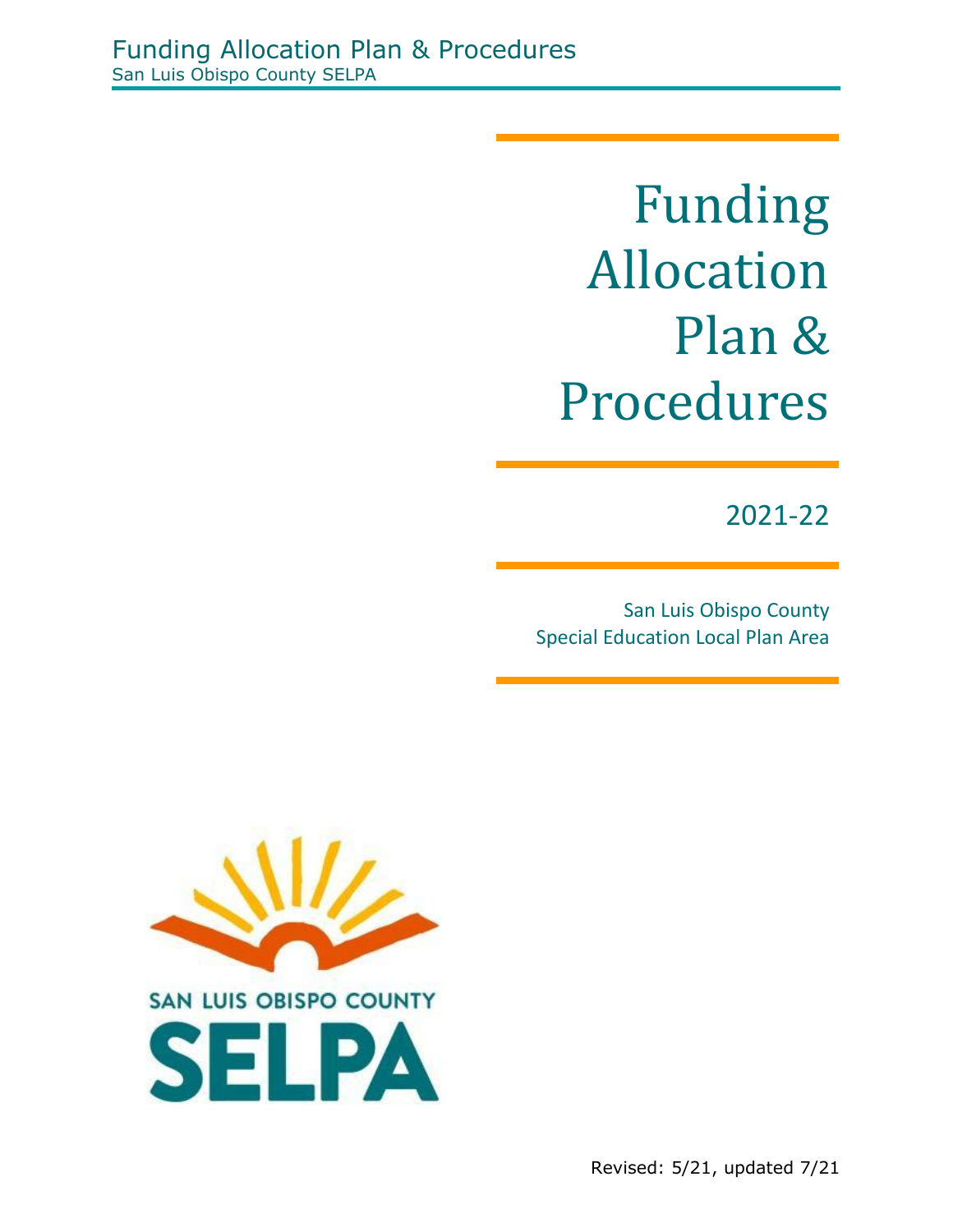## TABLE OF CONTENTS

| <b>INTRODUCTION</b>                                              | 3  |
|------------------------------------------------------------------|----|
| SELPA MEMBER LEAs                                                | 3  |
| <b>GUIDING PRINCIPLES</b>                                        | 3  |
| <b>DIRECT ALLOCATIONS</b>                                        | 4  |
| ALLOCATION OF FUNDS - DESCRIPTION                                | 8  |
| <b>POOLS</b>                                                     | 9  |
| <b>ERSESS Board &amp; Care</b>                                   | 9  |
| High Cost Pool                                                   | 9  |
| Non Public Schools/Agency                                        | 9  |
| <b>BLOCK FEES</b>                                                | 11 |
| <b>Block Fee for Programs and Services</b>                       | 11 |
| <b>Billing for Programs/Classes</b>                              | 11 |
| <b>Billing for Related Services</b>                              | 11 |
| Fee Adjustment Limitations                                       | 12 |
| <b>Regional Programs/Classes</b>                                 | 12 |
| <b>Related Services</b>                                          | 12 |
| Billing for Out of County Student Placement within the SLO SELPA | 12 |
| Billing for Foster or Unhoused Youth                             | 13 |
| <b>INCURRED LEGAL EXPENSES</b>                                   | 13 |
| Legal Expenses                                                   | 13 |
| Disputes Involving LEAs                                          | 13 |
| CONTRACTED SPECIAL EDUCATION SERVICES                            | 13 |
| <b>GENERAL</b>                                                   | 13 |
| <b>Billing for Contracted Services - Students</b>                | 14 |
| <b>Billing for Contracted Services</b>                           | 14 |
| <b>Student Specific Additional Costs</b>                         | 14 |
| <b>Transportation Costs</b>                                      | 14 |
| <b>Student Discipline</b>                                        | 14 |
| OPERATIONAL RESPONSIBILITIES OF SELPA MEMBERS                    | 14 |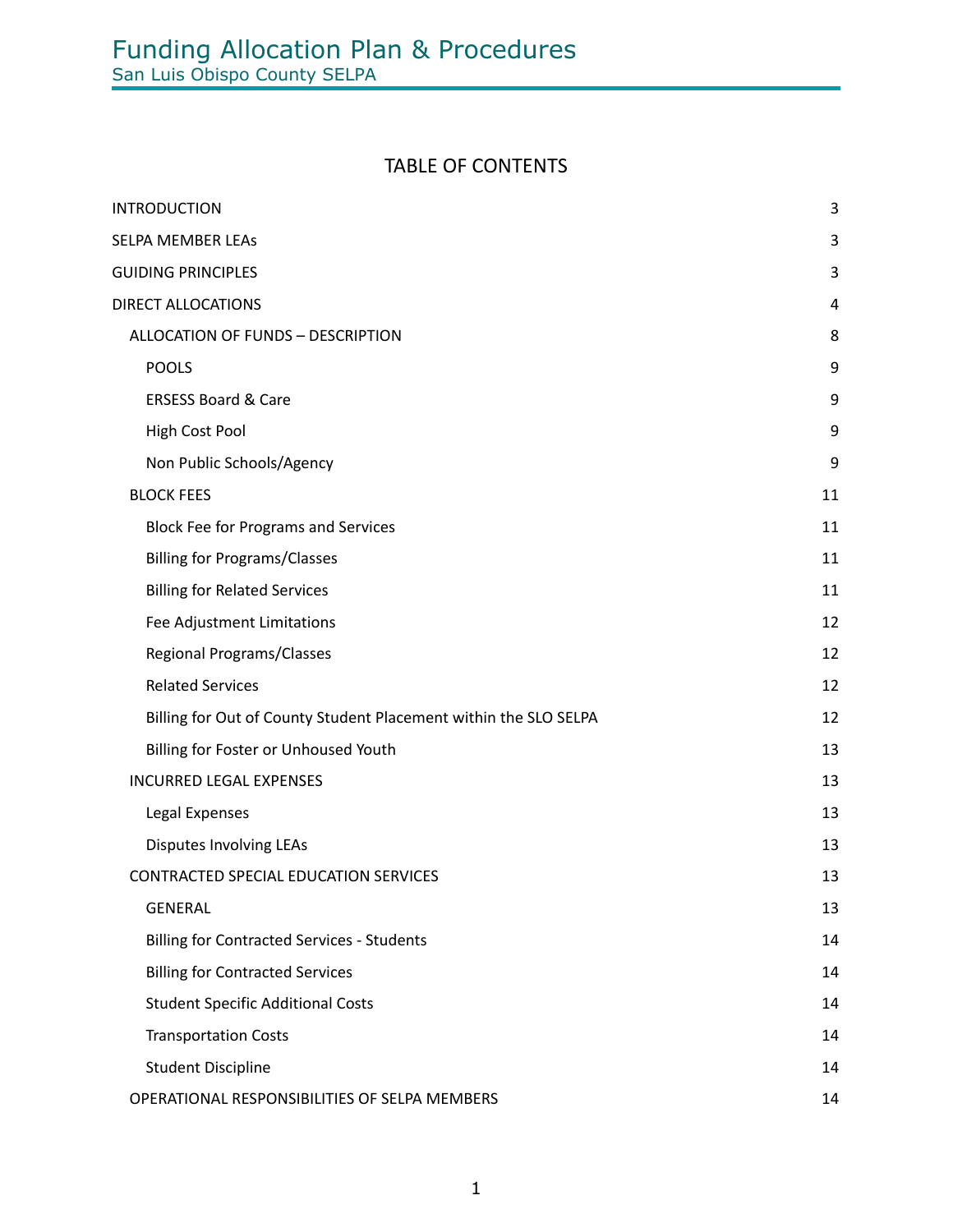|                                                                          | <b>Charter Schools</b>               | 14 |  |
|--------------------------------------------------------------------------|--------------------------------------|----|--|
|                                                                          | Custodial/Maintenance                | 15 |  |
|                                                                          | Housing a Regional Class             | 15 |  |
|                                                                          | <b>Utilities</b>                     | 15 |  |
|                                                                          | California Children's Services       | 15 |  |
|                                                                          | <b>Management Information System</b> | 15 |  |
|                                                                          | <b>REPORTING REQUIREMENTS</b>        | 15 |  |
|                                                                          | SELPA ALLOCATION PLAN REVIEW         | 16 |  |
|                                                                          | <b>APPENDIX I - Definitions</b>      | 18 |  |
| <b>APPENDIX II - Regional Programs &amp; Contracted Related Services</b> |                                      |    |  |
|                                                                          | APPENDIX III - SELPA LEA Due Dates   | 21 |  |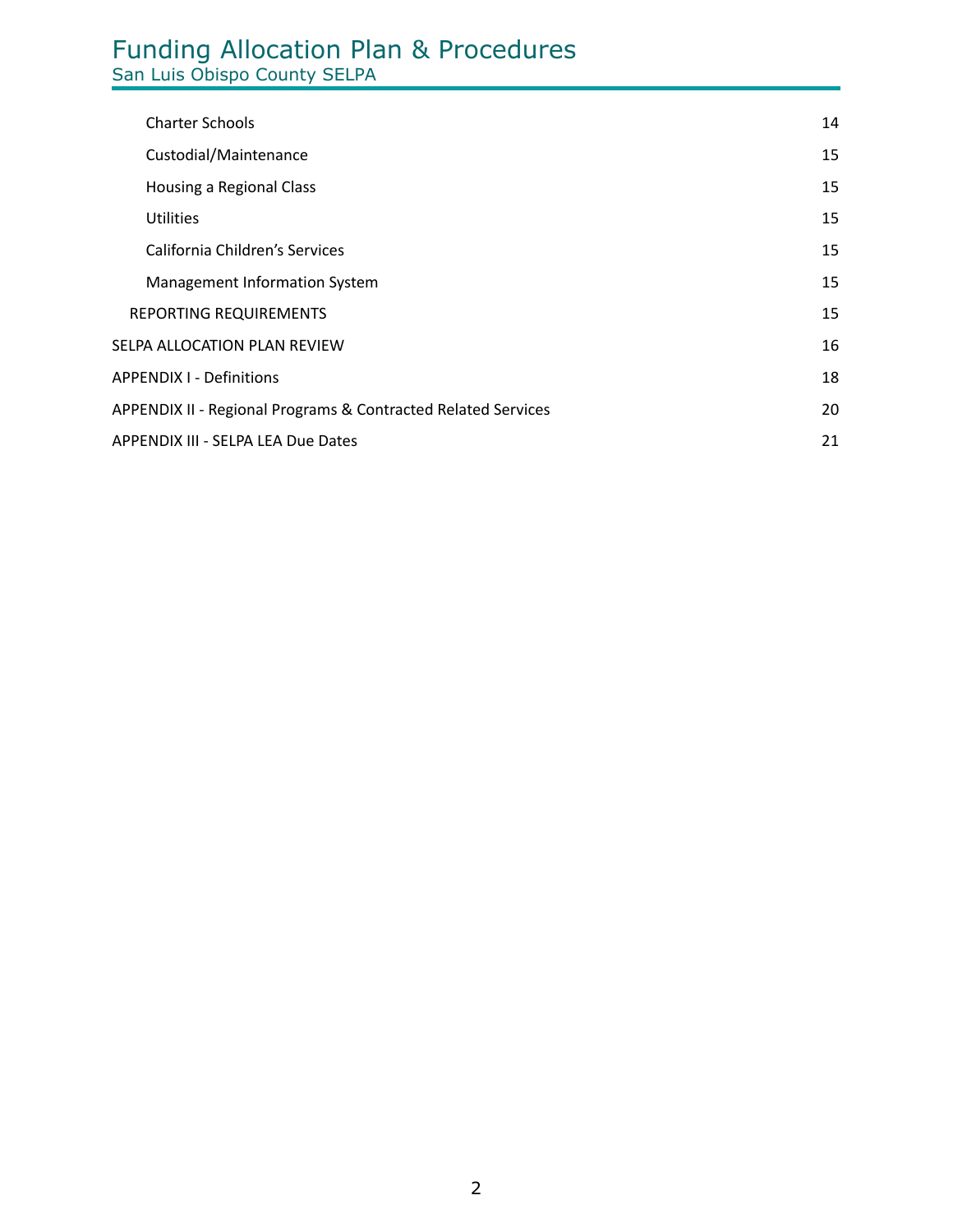### **INTRODUCTION**

<span id="page-3-0"></span>Special Education Apportionments flow from the California Department of Education (CDE) to the Special Education Local Plan Area (SELPA) Administrative Unit (AU), the San Luis Obispo County Office of Education (SLOCOE). The San Luis Obispo SELPA (SLO SELPA) allocates State and Federal funds to the thirteen member Local Education Agencies (LEAs) according to this Funding Allocation Plan, approved by the SELPA Governing Board and referenced in the Local Plan.

#### **SELPA MEMBER LEAs**

Templeton Unified School District

<span id="page-3-1"></span>Almond Acres Charter Academy **Atascadero Unified School District** Atascadero Unified School District Bellevue Santa Fe Charter School Cayucos Elementary School District Coast Unified School District Lucia Mar Unified School District Paso Robles Joint Unified School District Pleasant Valley Joint Unified Elementary School District San Luis Coastal Unified School District San Luis Obispo County Office of Education San Miguel Joint Unified School District Shandon Joint Unified School District

## **GUIDING PRINCIPLES**

<span id="page-3-2"></span>The funding plan was revisited by representatives from each of the members within the San Luis Obispo County SELPA. The intent of the plan is to provide an equitable distribution of resources based on consensus of all members and with the recognition that each has a responsibility to all students served by the SELPA, regardless of where the student is enrolled. Additionally, the revised plan attempts to be clear and specific, with allocations that have a direct and identifiable rationale. The allocations also include a level of predictability to allow members to accurately predict the impact of changes in their enrollment or pupils identified for special education services. The guiding principles of this plan are to:

- Ensure equitable distribution of expenses based on regional program usage by LEAs.
- Provide a method for Regional Program Consumers to verify approximate costs of accessing regional programs and services.
- Protect the small LEAs against unusual occurrences.
- Provide protection to Regional Program Providers from significant declining enrollment by ensuring a year and a day notification to the Regional Program Provider when a Regional Program Consumer intends to discontinue use of programs or services.
- Disallow the return of transferred classes for a period of three years. Classes will be transferred under circumstances by mutual agreement.
- Provide the Regional Program Provider flexibility to hire, release staff and design programs.
- Require predictable expenses charged for regional programs and services throughout the county.
- Ensure that specialized regional classrooms may contract for higher level of classroom/facility cleaning.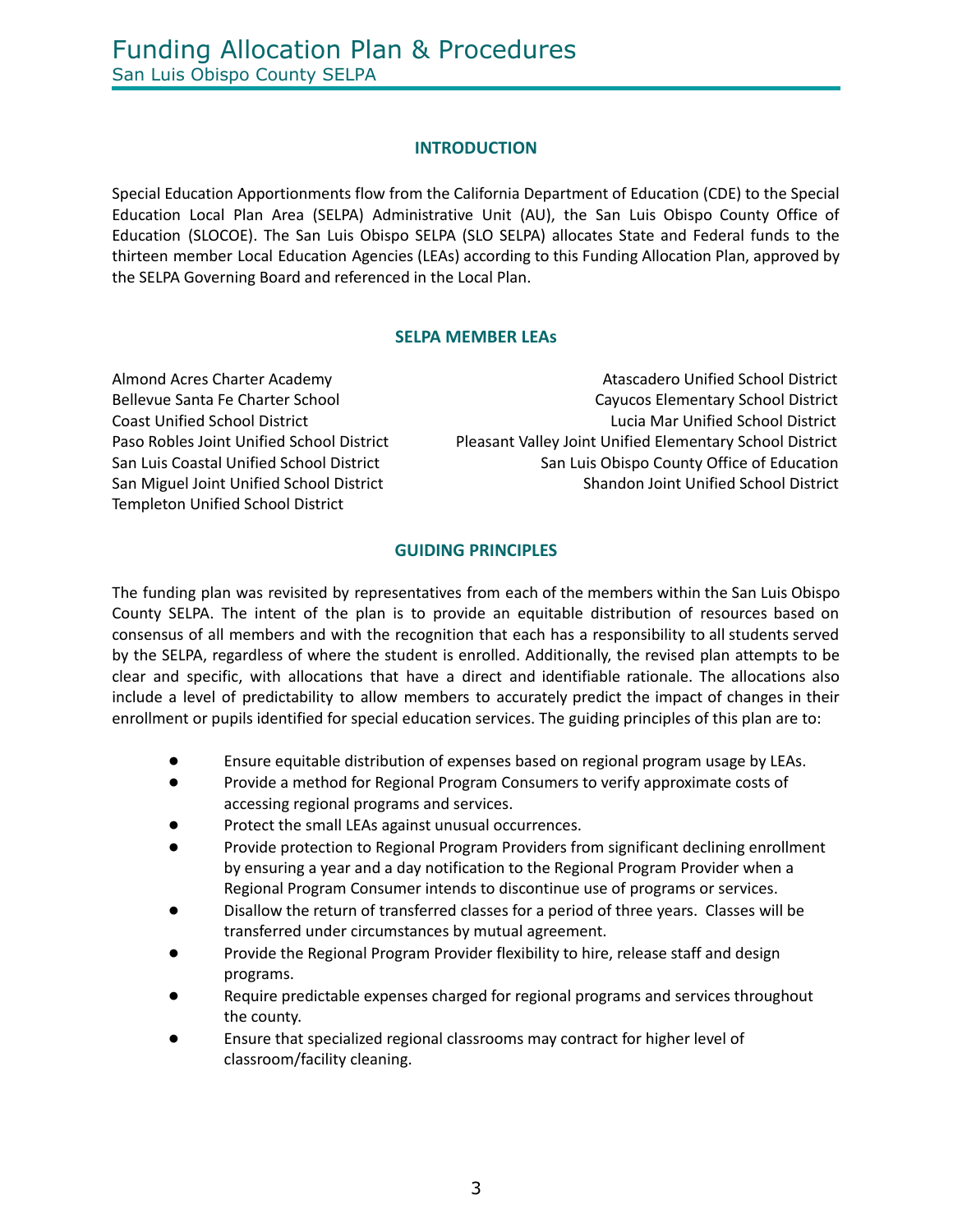- Protect the LEAs with extremely high needs.
- Ensure that all the LEAs have access to a continuum of service options.
- Ensure that the LEAs share in the challenges and costs for providing a continuum of special education services that are required for students within the SELPA.

## **ALLOCATION OF FUNDS TO THE LEAS**

The state formula, which includes state and local revenues (special education property taxes), is used to estimate revenue. State formula special education funds received on behalf of the SELPA are distributed after direct allocations to SELPA and SELPA member LEAs based on the Average Daily Attendance year used in the state formula to generate the special education funds being distributed.

## **DIRECT ALLOCATIONS**

- <span id="page-4-0"></span>● ADR Federal Grant
- Alternative Dispute Resolution (ADR)
- California Children's Services (CCS) equipment and supplies
- COE Retiree Health Benefits
- Desired Result Developmental Profile (DRDP)
- Direct Allocation to the Smalls
- Infant Funding
- LEA High Cost Pool
- Low Incidence Support, Equipment, Materials and Services
- Medi-Cal Administrative Activities (MAA)
- Non Public School (NPS) Pool
- Ombudsperson
- Other Post Employee Benefits (OPEB)
- Portion of ERSESS (IDEA + AB 114)
- Portion of Preschool IDEA grant
- Preschool Staff Development
- Program Specialist 2.0 FTE
- SELPA Administrative Budget
- $\bullet$  SELPA Coordinator  $-1.0$  FTE
- SELPA Executive Director 1.0 FTE
- Special Education Information System (SEIS)
- WorkAbility 1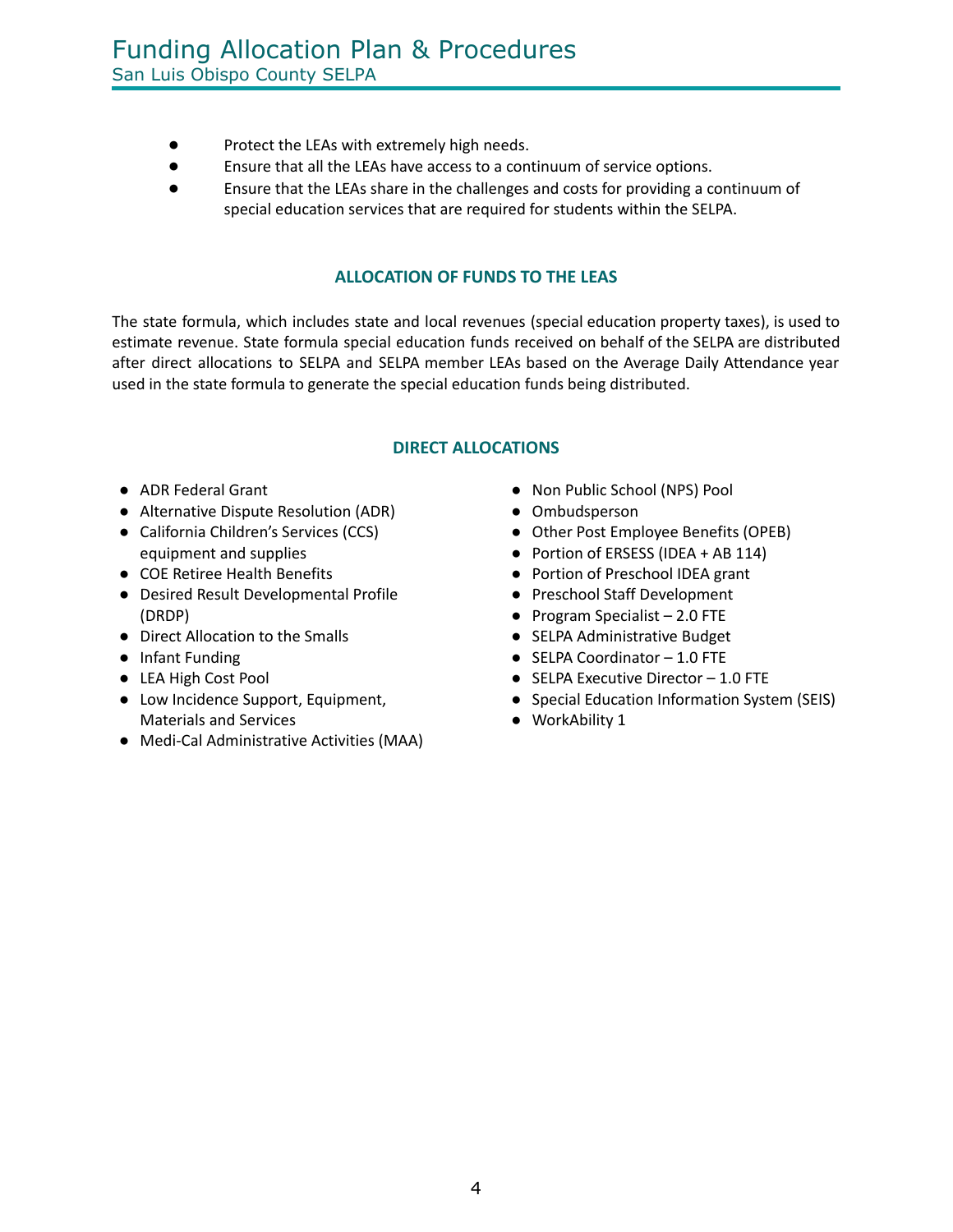| <b>Direct Allocations-General</b><br>2021-2022                              |                                                             |                                  |                    |                                 |                  |                                                                                                                                             |                                                                                                    |
|-----------------------------------------------------------------------------|-------------------------------------------------------------|----------------------------------|--------------------|---------------------------------|------------------|---------------------------------------------------------------------------------------------------------------------------------------------|----------------------------------------------------------------------------------------------------|
| <b>PURPOSE</b>                                                              | <b>AGENCY</b>                                               | <b>APPROVED</b><br><b>AMOUNT</b> | <b>RESOURCE</b>    | <b>FUNDING</b><br><b>SOURCE</b> | <b>COLA</b>      | <b>FUNDING</b><br><b>CALC/RATIONALE</b>                                                                                                     | <b>NOTES</b>                                                                                       |
| <b>SELPA</b><br>Administrative<br><b>Budget</b>                             | <b>SELPA</b>                                                | \$600,066                        | 6500               | State AB 602                    | <b>Yes</b>       | Includes RS/PS<br>funding                                                                                                                   |                                                                                                    |
| Ombudsperson                                                                | <b>SELPA</b>                                                | \$32,000                         | 6500<br>(D2: 4701) | State AB 602                    | Annual<br>Review | \$30,000 contracted<br>services                                                                                                             | \$2,000 from SELPA<br>Admin budget to<br>cover mileage                                             |
| <b>ADR</b> allocation<br>(not a grant)                                      | <b>SELPA</b>                                                | \$15,000                         | 6500               | State AB 602                    |                  | Funds allocated to<br><b>SELPA</b> for<br><b>ADR-related work</b>                                                                           | Exclusive of the 2<br>grants for ADR<br>(resource 3395)                                            |
| <b>OPEB Retiree</b><br>Benefits-SELPA<br>Salaries                           | <b>SLOCOE</b>                                               | \$20,000                         | 6500               | State AB 602                    |                  |                                                                                                                                             | Offset for lifetime<br>retirees                                                                    |
| Special Education<br>Information System County Office of<br>platform (SEIS) | San Joaquin<br>Education                                    | \$34,419                         | 6500               | State AB 602                    | Annual<br>Review | Electronic IEP<br>database and<br>E-signature access forwith San Joaquin<br>LEAs                                                            | Full cost subject to<br>annual contract<br><b>COE</b>                                              |
| <b>SELPA Executive</b><br>Director                                          | <b>SELPA</b>                                                | \$200,099                        | 6500               | State AB 602                    | <b>No</b>        | <b>Based on actual</b><br>salary and statutory<br>benefits. No<br>step/column                                                               | 3% on positive<br>evaluation. Overlap<br>with incoming and<br>outgoing directors                   |
| SELPA Coordinator                                                           | <b>SELPA</b>                                                | \$99,352                         | 6500               | State AB 602                    | Yes              | Portion of actual<br>salary and statutory<br>benefits. Adjusted<br>annually for<br>step/column                                              | Additional \$56,738<br>funded by ERSESS                                                            |
| COE Retiree<br>Benefits                                                     | <b>COE Special Ed</b><br>staff retirees                     | \$288,109<br>estimated           | 6500               | State AB 602                    | No               | Amount is estimated; Annual<br>actual cost is<br>determined EOY. All<br>SELPA grants are<br>excluded from this<br>calculation               | pay-as-you-go costs<br>for health benefits<br>of retirees still<br>subject to lifetime<br>benefits |
| High Cost Pool                                                              | LEAs reimbursed \$300,000<br>by application<br>and approval |                                  | 6500               | State AB 602 Annual             | Review           | Subject to rollover of For unanticipated<br>unused amounts, all expenses<br>LEAs contribute to<br>the pool based on<br>pro-rata ADA formula |                                                                                                    |
| NPS Pool                                                                    | LEA<br>reimbursement                                        | \$152,064                        | 6500               | State AB 602                    | Annual<br>Review | Prorated<br>Subject to roll over<br>for unused funds.                                                                                       | Reimburses 50% or<br>less of basic<br>education costs for<br>any SWD.                              |
| California Children's CCS<br>Services (CCS)                                 |                                                             | \$2,000                          | 6500               | State AB 602                    | Annual<br>Review | Materials and<br>Supplies only                                                                                                              | No roll over from<br>year to year                                                                  |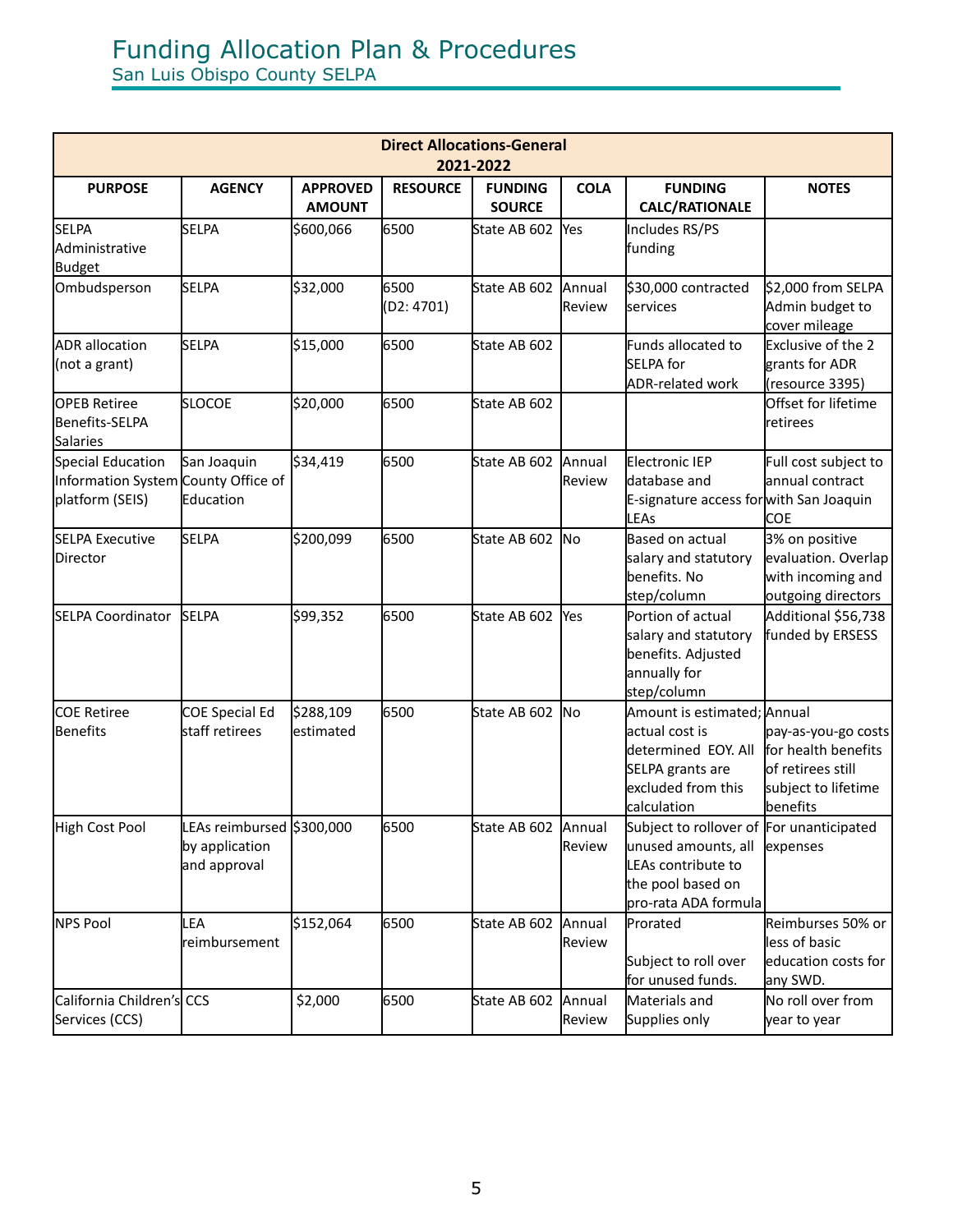| <b>Direct Allocations-Calculated by State-Low Incidence</b><br>2021-2022 |               |                                     |                 |                                          |                  |                                                                                                                           |                                                                             |
|--------------------------------------------------------------------------|---------------|-------------------------------------|-----------------|------------------------------------------|------------------|---------------------------------------------------------------------------------------------------------------------------|-----------------------------------------------------------------------------|
| <b>PURPOSE</b>                                                           | <b>AGENCY</b> | <b>APPROVED</b><br><b>AMOUNT</b>    | <b>RESOURCE</b> | <b>FUNDING</b><br><b>SOURCE</b>          | <b>COLA</b>      | <b>FUNDING</b><br><b>CALC/RATIONALE</b>                                                                                   | <b>NOTES</b>                                                                |
| lPortion of<br>Audiologist's Salary                                      | <b>SLOCOE</b> | 0.20 FTE                            | 6500            |                                          | Annual<br>Review | Originally based on<br>one day of contract                                                                                |                                                                             |
| lAdministrative<br>Support                                               | <b>SELPA</b>  | 0.08 FTE                            | 6500            |                                          | Annual<br>Review | Originally based on<br>lamount of time<br>spent supporting LI                                                             |                                                                             |
| Low Incidence<br>Equipment Pool                                          | LEAs          | \$125,000                           | 6500            | State-<br>Low<br>Incidence<br>(D2: 7600) | Annual<br>Review | Based on the<br>highest cost year<br>over the last 3 years is pro-rated and<br>Subject to roll over<br>lfor unused funds. | Approved IEP<br>related equipment<br>reimbursed from<br>the allocated pool. |
| <b>Brailling Services</b>                                                | <b>SLOCOE</b> | \$10,000                            | 6500            |                                          | Annual<br>Review | Based on 21-22<br>lamount from<br>vendor invoice                                                                          | Contracted<br>loutsource braille<br>transcription                           |
| Braille-Textbooks                                                        | <b>SLOCOE</b> | \$80,000                            | 6500            |                                          | Annual<br>Review | Based on 21-22<br>lamount of PO                                                                                           | <b>Based on Student</b><br>need. Subject to roll<br>lover for unused        |
| Canes                                                                    | <b>SLOCOE</b> | \$300                               | 6500            |                                          | Annual<br>Review | <b>l</b> Based on SELPA LI<br>Procedures Guide                                                                            | Subject to roll over<br>for unused funds                                    |
| Low Incidence Per<br>Student Allocation                                  | LEAs          | \$447,386/or<br><b>Fund Balance</b> | 6500            |                                          | Annual<br>Review | lProration of fund<br>Ibalance allocated<br>based on eligible<br>student count from<br>prior year census.                 | Funding generated<br>by infants (0-3)<br>allocated to<br><b>SLOCOE</b>      |

| Direct Allocations-Educationally Related Social Emotional Supports and Services (ERSESS)<br>2021-2022 |                                         |                                  |                 |                                                     |                         |                                                                                                      |                                                |
|-------------------------------------------------------------------------------------------------------|-----------------------------------------|----------------------------------|-----------------|-----------------------------------------------------|-------------------------|------------------------------------------------------------------------------------------------------|------------------------------------------------|
| <b>PURPOSE</b>                                                                                        | <b>AGENCY</b>                           | <b>APPROVED</b><br><b>AMOUNT</b> | <b>RESOURCE</b> | <b>FUNDING</b><br><b>SOURCE</b>                     | <b>COLA</b>             | <b>FUNDING</b><br><b>CALC/RATIONALE</b>                                                              | <b>NOTES</b>                                   |
| <b>Residential</b><br>lTreatment Center<br>Board and Care                                             | LEAs                                    | \$208,334                        | 6546<br>3327    |                                                     | lAnnual<br>Review       | <b>IProrated</b><br>Ireimbursement for<br><b>ERSESS</b> eligible<br>lstudents                        | Year 3 of 3 phase<br>lout.                     |
| <b>ISELPA Coordinator</b>                                                                             | <b>SELPA</b>                            | \$56,738                         | 6546            |                                                     | Annual<br>Review        | $0.36$ FTE $(1.6)$<br>days/week)                                                                     | RTC&NPS searches,<br>placements.               |
| <b>SELPA Mental</b><br><b>Health Therapist</b>                                                        | <b>SELPA</b>                            | l\$126,046 +<br>\$20,000         | 3327            | Federal and<br><b>State Mental</b><br><b>Health</b> | Annual<br>Review        | Funding generated<br>by small LEA's ADA<br>for ERSESS is pooled materials, and<br>lto fund SELPA MHT | Subsidizes $1$ MHT +<br>equipment,<br>supplies |
| Mental Health<br>Therapists                                                                           | SLOCOE for Chris \$170,000<br>Jespersen |                                  | 6546            |                                                     | Annual<br><b>Review</b> | Subsidizes cost for 2 Balance charged to<br><b>IMHTs</b>                                             | placing LEAs                                   |
| <b>ISELPA Admin</b>                                                                                   | <b>SELPA</b>                            | \$10,000                         | 6546            |                                                     | lAnnual<br>Review       | Supports admin<br>expenses                                                                           | Coordinator travel,<br>mileage                 |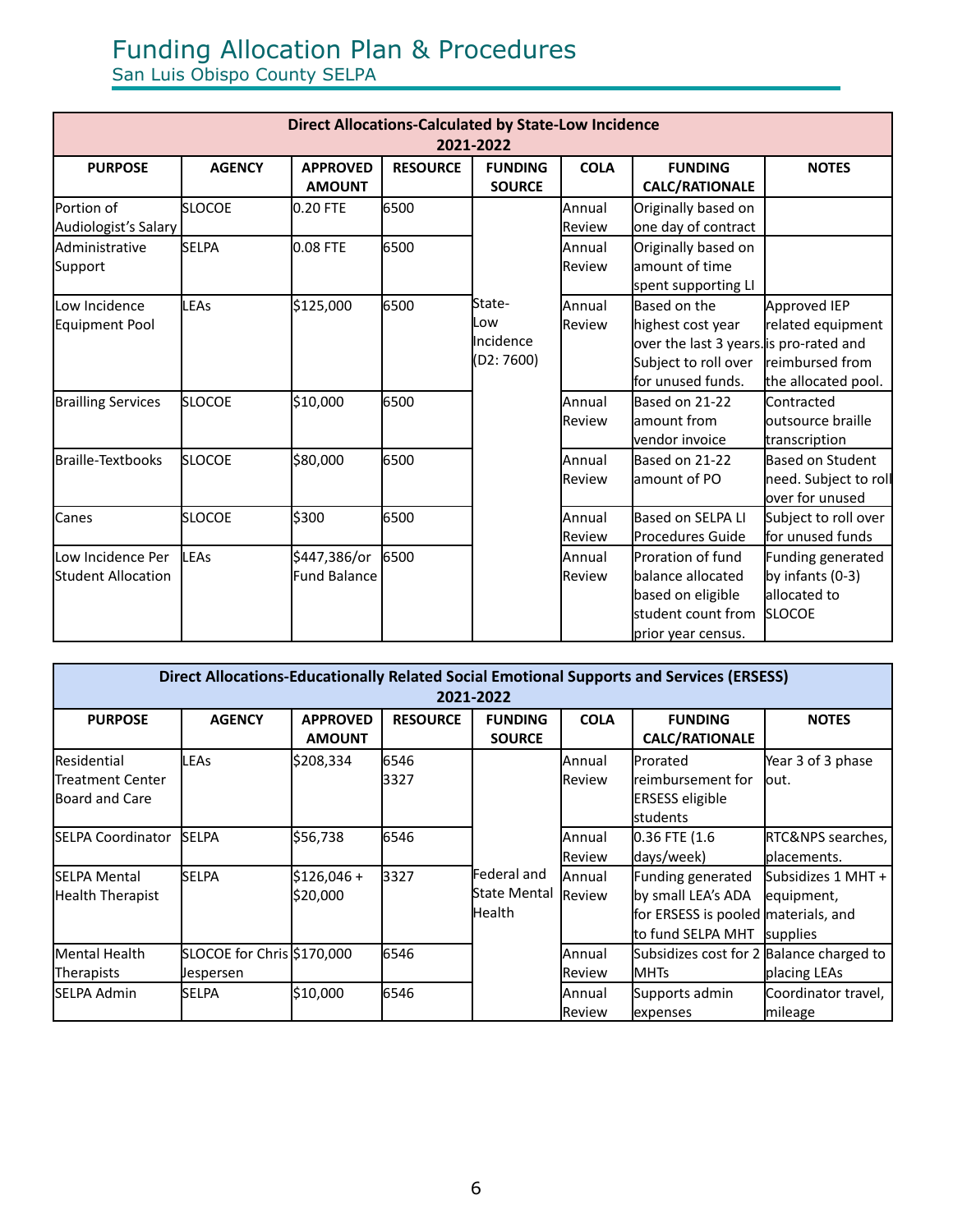| <b>Direct Allocations- Grants</b><br>2021-2022 |               |                                                                                                  |                 |                                 |             |                                                                                 |                                                                                                                                                                                                |
|------------------------------------------------|---------------|--------------------------------------------------------------------------------------------------|-----------------|---------------------------------|-------------|---------------------------------------------------------------------------------|------------------------------------------------------------------------------------------------------------------------------------------------------------------------------------------------|
| <b>PURPOSE</b>                                 | <b>AGENCY</b> | <b>APPROVED</b><br><b>AMOUNT</b>                                                                 | <b>RESOURCE</b> | <b>FUNDING</b><br><b>SOURCE</b> | <b>COLA</b> | <b>FUNDING</b><br><b>CALC/RATIONALE</b>                                         | <b>NOTES</b>                                                                                                                                                                                   |
| <b>SELPA Operations</b>                        | <b>SELPA</b>  | .30 FTE Program<br>Specialist, .375<br>FTE clerical, cell<br>phone stipend<br>and indirect costs | 3310<br>3315    | <b>IDEA-Federal</b>             | <b>Yes</b>  |                                                                                 | SELPA carves out<br>Preschool based on<br>the 2017-18 %age of<br>3315 preschool<br>revenue, 12%, with<br>lfunds allocated to<br>ldistricts based on<br>prior year total<br>district enrollment |
| Preschool Staff<br>Development                 | <b>SELPA</b>  | \$2,257                                                                                          | 3345            | <b>IDEA-Federal</b>             | <b>INO</b>  |                                                                                 | Curriculum and/or<br>PD for preschool<br>programs                                                                                                                                              |
| Medi-Cal Admin<br>Activities (MAA)             | <b>SELPA</b>  |                                                                                                  | 9052            |                                 | No          | Generated by<br>SELPA's participation<br>lin random time<br>surveys by the DHCS |                                                                                                                                                                                                |
| ADR Covid 19 Grant SELPA                       |               | \$73, 557                                                                                        | 3395            | Federal                         | lNo.        | State awarded grant Received in 20-21                                           |                                                                                                                                                                                                |
| <b>ADR</b> Grant                               | <b>SELPA</b>  | \$16,410                                                                                         | 3395            | Federal                         | No          | State awarded grant New for 21-22                                               |                                                                                                                                                                                                |
| Workability I                                  | <b>SELPA</b>  | \$137,640                                                                                        | 6520            | State                           | No          | State awarded grant Three (3) part-time                                         | <b>Job Placement</b><br>Specialists and<br>student wages                                                                                                                                       |

| <b>Direct Allocations- Small SELPA LEAs</b><br>2021-2022 |                                  |                                  |                 |                                 |             |                                                                 |                                                                        |
|----------------------------------------------------------|----------------------------------|----------------------------------|-----------------|---------------------------------|-------------|-----------------------------------------------------------------|------------------------------------------------------------------------|
| <b>PURPOSE</b>                                           | <b>AGENCY</b>                    | <b>APPROVED</b><br><b>AMOUNT</b> | <b>RESOURCE</b> | <b>FUNDING</b><br><b>SOURCE</b> | <b>COLA</b> | <b>FUNDING</b><br><b>CALC/RATIONALE</b>                         | <b>NOTES</b>                                                           |
| Annual Allocation                                        | Almond Acres<br><b>l</b> Charter | \$144,959                        | 6500            | State AB 602                    |             | Prior year P2 ADA<br>ranging from 251-999 are for full time LEA | Direct allocations                                                     |
| Annual Allocation                                        | Bellevue-Santa<br>Fe Charter     | \$57,984                         | 6500            | State AB 602                    |             | Prior year P2 ADA<br>ranging from 1-250                         | classroom based<br>programs only. LEA                                  |
| Annual Allocation                                        | Cayucos ESD                      | \$57,984                         | 6500            | State AB 602                    |             | Prior year P2 ADA<br>ranging from 1-250                         | whose primary<br>delivery of                                           |
| Annual Allocation                                        | Coast USD                        | \$144,959                        | 6500            | State AB 602                    | Annual      | Prior year P2 ADA<br>ranging from 251-999 Independent Study     | linstruction is                                                        |
| Annual Allocation                                        | Pleasant Valley<br>JUESD         | \$57,984                         | 6500            | State AB 602                    | Review      | Prior year P2 ADA<br>ranging from 1-250                         | or Home-Study<br>based programs are                                    |
| Annual Allocation                                        | San Miguel JUSD \$144,959        |                                  | 6500            | State AB 602                    |             | Prior year P2 ADA<br>ranging from 251-999 direct allocation     | not eligible for                                                       |
| <b>Annual Allocation</b>                                 | Shandon JUSD                     | \$144,959                        | 6500            | State AB 602                    |             | Prior year P2 ADA<br>ranging from 251-999                       | under this formula                                                     |
| Annual Allocation                                        | <b>SLOCOE</b><br>Community       | \$57,984                         | 6500            | State AB 602                    |             | Prior year P2 ADA<br>ranging from 1-250                         | *SLOCOE receives<br>allocations for both sites<br>unrelated to student |
| <b>Annual Allocation</b>                                 | SLOCOE Juvenile S57,984<br>Court |                                  | 6500            | State AB 602                    |             | Prior year P2 ADA<br>ranging from 1-250                         | counts                                                                 |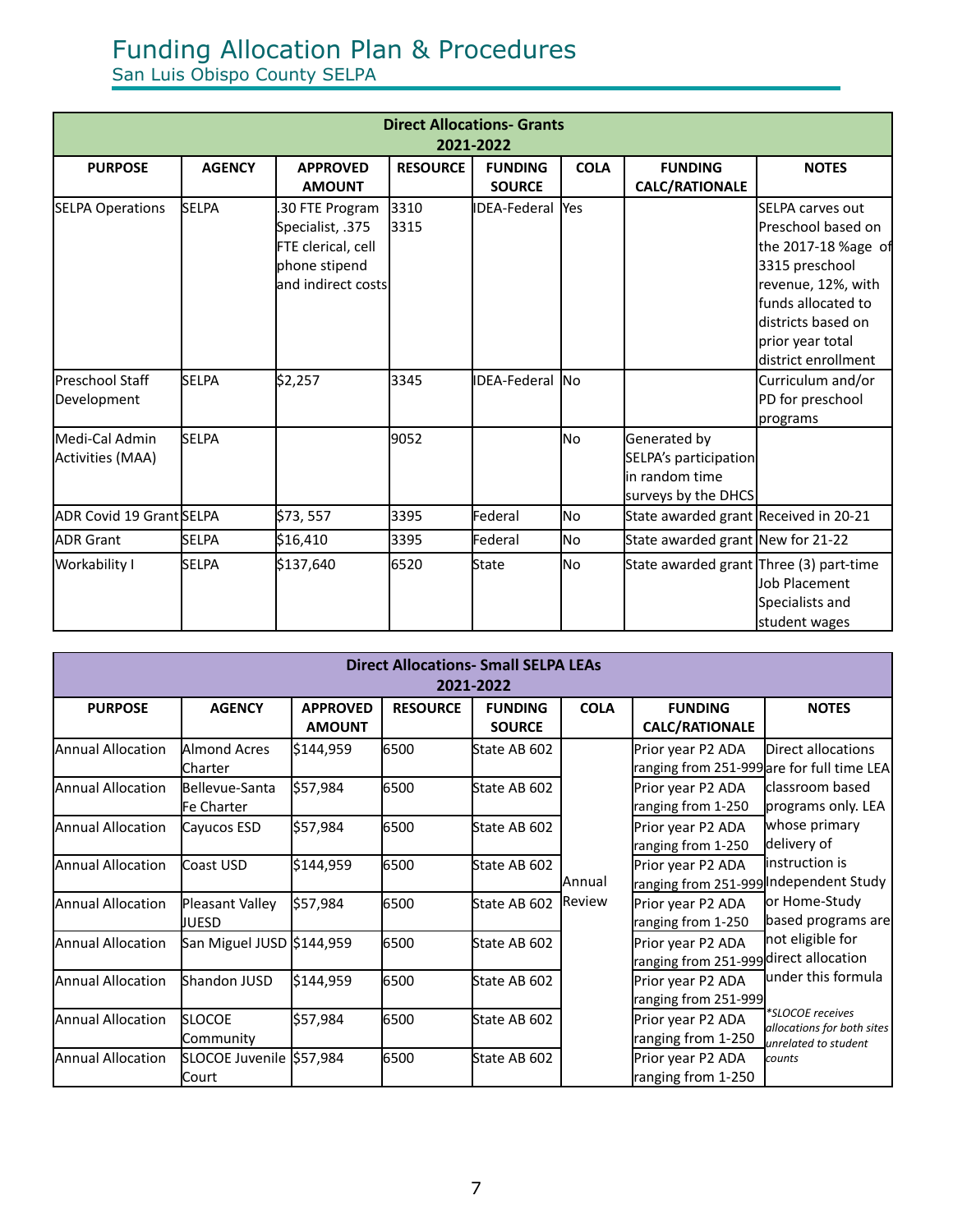#### **ANNUAL REVIEW OF SPECIFIC ITEMS**

The following items, as well as the table below are reviewed annually:

- Low Incidence Allocations
- California Children's Services budget
- Direct Allocation Smalls
- ERSESS funding
- Non-Public Schools Pool
- High Cost Pool
- Ombudsperson contract
- SEIS contribution

| <b>Annual Rates for Annual Review</b> |                             |                           |  |  |  |
|---------------------------------------|-----------------------------|---------------------------|--|--|--|
| 2021-2022                             |                             |                           |  |  |  |
|                                       | <b>CURRENT RATE</b>         | <b>NOTES</b>              |  |  |  |
| Custodial/Maintenance                 | \$3.97 per sq. ft. per year | Adjusted annually by COLA |  |  |  |
| <b>Housing</b>                        | $\beta$ 0.69 per sq. ft     | Adjusted annually by COLA |  |  |  |
| <b>Utilities</b>                      | $$1.24$ per sq. ft per year | Adjusted annually by COLA |  |  |  |

### **ALLOCATION OF FUNDS – DESCRIPTION**

<span id="page-8-0"></span>Other than direct allocations, all funds are distributed to the LEAs based on the state formula. Exceptions to this are:

- 1. Preschool Funds. LEAs who operate preschool programs receive federal grants 3315, based on prior year Fall CALPADs census, as well as 12% of 3310, allocated to LEAs based on the ratio of 3320 to 3310 in FY 2017-18.
- 2. Infant Funds. The SLO SELPA allocates Federal Part C Infant Funding and State Infant Funding to SLOCOE to operate programs for infants.
	- a. The federal government authorized grants (Resource 3385) to states to plan and implement a comprehensive, community-based interagency system of early intervention services (Part C) for infants and toddlers with disabilities and their families. LEAs serving infants and toddlers with solely low incidence disabilities are eligible.
	- b. The State of California also provides funding (Resource 6515) for individuals with exceptional needs who are younger than three years of age.
- 3. Out of Home Care Funds. The SELPA receives AB 602 funds that include an allocation for Out-of-Home Care services, restricted for services to support students either considered foster youth or residing in group homes/other similar facilities located within the SELPA's geographic boundaries. The OOHC funding formula was revised for the 21-22 year. The SELPA allocates these funds to LEAs based on the counts from the P1 certification report.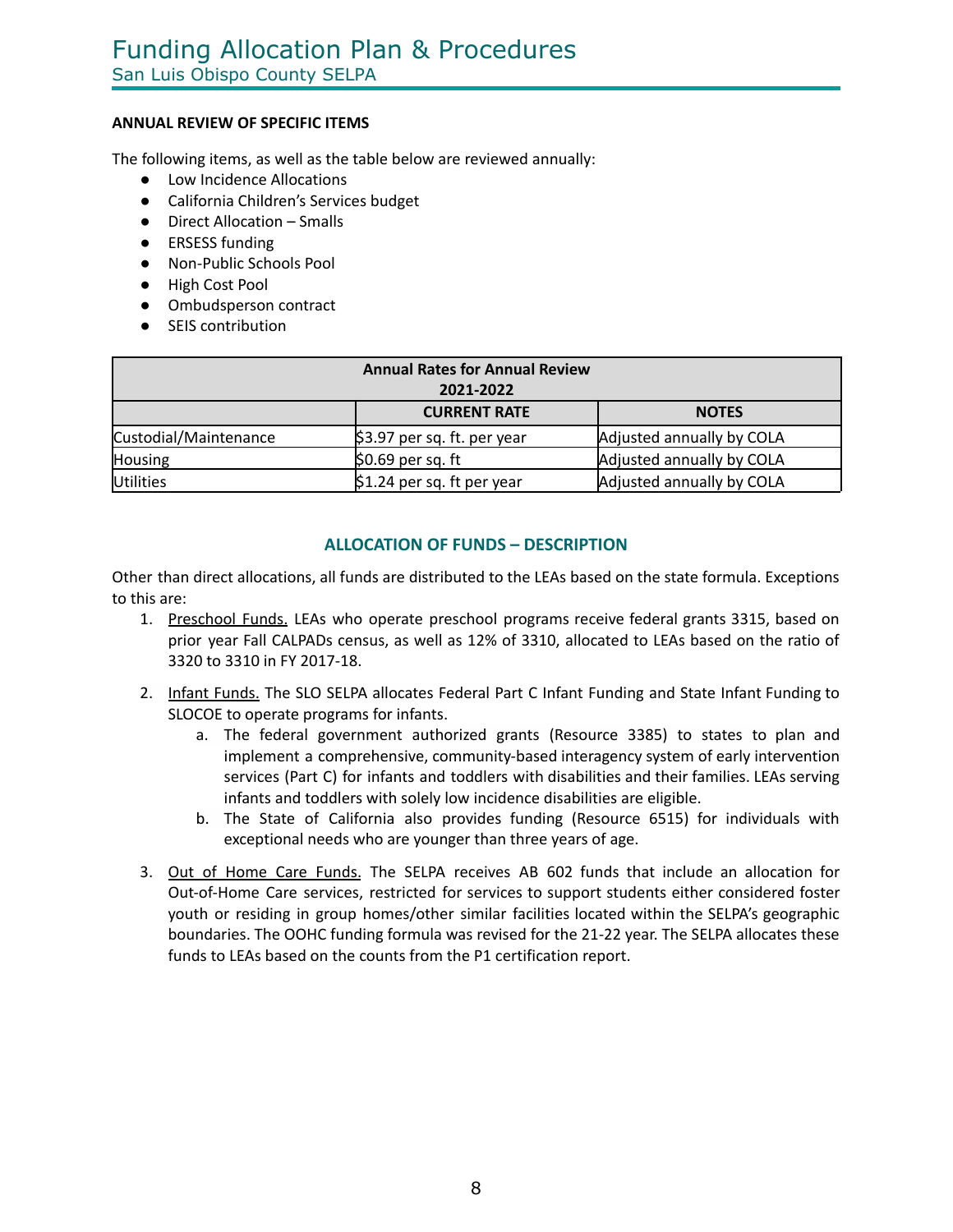# Funding Allocation Plan & Procedures

San Luis Obispo County SELPA

## <span id="page-9-3"></span><span id="page-9-2"></span>**POOLS**

<span id="page-9-1"></span><span id="page-9-0"></span>

| <b>ERSESS Board &amp; Care</b>                                                                                                                                                                                                                                                                                                                                                                                                                                                                                                                                                                                                                                                                                                                                                                             | <b>High Cost Pool</b>                                                                                                                                                                                                                                                                                                                                                                                                                                                                                                                                                                                                                                                                                                                                                                                                                                                                                                                                                                                                                                                                                                                                                          | <b>Non Public Schools</b>                                                                                                                                                                                                                                                                                                                                                                                                                                                                                                                                                                                                                                                                                                                                                       |
|------------------------------------------------------------------------------------------------------------------------------------------------------------------------------------------------------------------------------------------------------------------------------------------------------------------------------------------------------------------------------------------------------------------------------------------------------------------------------------------------------------------------------------------------------------------------------------------------------------------------------------------------------------------------------------------------------------------------------------------------------------------------------------------------------------|--------------------------------------------------------------------------------------------------------------------------------------------------------------------------------------------------------------------------------------------------------------------------------------------------------------------------------------------------------------------------------------------------------------------------------------------------------------------------------------------------------------------------------------------------------------------------------------------------------------------------------------------------------------------------------------------------------------------------------------------------------------------------------------------------------------------------------------------------------------------------------------------------------------------------------------------------------------------------------------------------------------------------------------------------------------------------------------------------------------------------------------------------------------------------------|---------------------------------------------------------------------------------------------------------------------------------------------------------------------------------------------------------------------------------------------------------------------------------------------------------------------------------------------------------------------------------------------------------------------------------------------------------------------------------------------------------------------------------------------------------------------------------------------------------------------------------------------------------------------------------------------------------------------------------------------------------------------------------|
| \$208,334                                                                                                                                                                                                                                                                                                                                                                                                                                                                                                                                                                                                                                                                                                                                                                                                  | \$300,000                                                                                                                                                                                                                                                                                                                                                                                                                                                                                                                                                                                                                                                                                                                                                                                                                                                                                                                                                                                                                                                                                                                                                                      | \$152,064                                                                                                                                                                                                                                                                                                                                                                                                                                                                                                                                                                                                                                                                                                                                                                       |
| Reimbursement to LEAs for students<br>receiving supports at residential treatment<br>centers.<br>Access: Invoice submissions. An ISA must<br>denote that the services with a NPS are<br>ERSESS-based, on the Master Contract, with<br>SELPA signature.<br>Funds distributed at EOY;<br>1.<br>Invoices may be prorated for<br>2.<br>available funds;<br>Quarterly submissions of the actuals<br>3.<br>for board and care invoices paid<br>throughout the fiscal year. Quarterly<br>deadlines:<br>November 1 - period ending September 30<br>February 1- period ending December 30<br>May 1 - period ending March 30<br>August 10- period ending June 30<br>No reimbursements will be approved for prior<br>year invoices received after August 10 unless<br>otherwise approved by the Governing<br>Council. | Reimbursement to LEAs for expenses beyond the LEA's basic<br>continuum of services or unexpected events.<br>Access: Written proposal and invoice submissions.<br>1. All claims are submitted to the SELPA annually,<br>no later than April 15.<br>2. All claims should include relevant invoices AND<br>a cover page describing why/how the expenses<br>were unanticipated or and why the LEA cannot<br>reconcile those expenses within its existing<br>budget.<br>3. Claims are presented to SEOC and CBOs for<br>discussion and recommendations prior to<br>Governing Council action.<br>4. Expenses eligible for ERSESS Board & Care<br>and/or NPS/A pools are excluded for the claim.<br>Claims may not exceed actual excess costs and<br>5.<br>must incorporate any offset of district revenue.<br>6.<br>Legal costs, parent reimbursement or LEA<br>non-provided compensatory services are not<br>eligible for funds from this pool.<br>7. A request may be made for the current fiscal<br>year for a student placed as a result of an<br>Inter-District Transfer (IDT) granted under<br>appeal to the SLOCOE Board of Trustees which<br>overturns the LEA's IDT denial. | Reimbursement to LEAs for basic education<br>costs of NPS placement.<br>Access: Invoice submissions, Invoices for<br>basic education will be paid at 50% or less of<br>the agreed rate for a student named on a<br>signed Individual Service Agreement and a<br>Master Contract with a NPS. Funds will be<br>distributed at the end of the year.<br>Quarterly submissions of actuals:<br>November 1 - period ending September 30<br>February 1- period ending December 30<br>May 1 - period ending March 30<br>August 10- period ending June 30<br>Any end-of-year balance will be carried over<br>to the next fiscal year.<br>No reimbursements will be approved for prior<br>year invoices received after August 10 unless<br>otherwise approved by the Governing<br>Council. |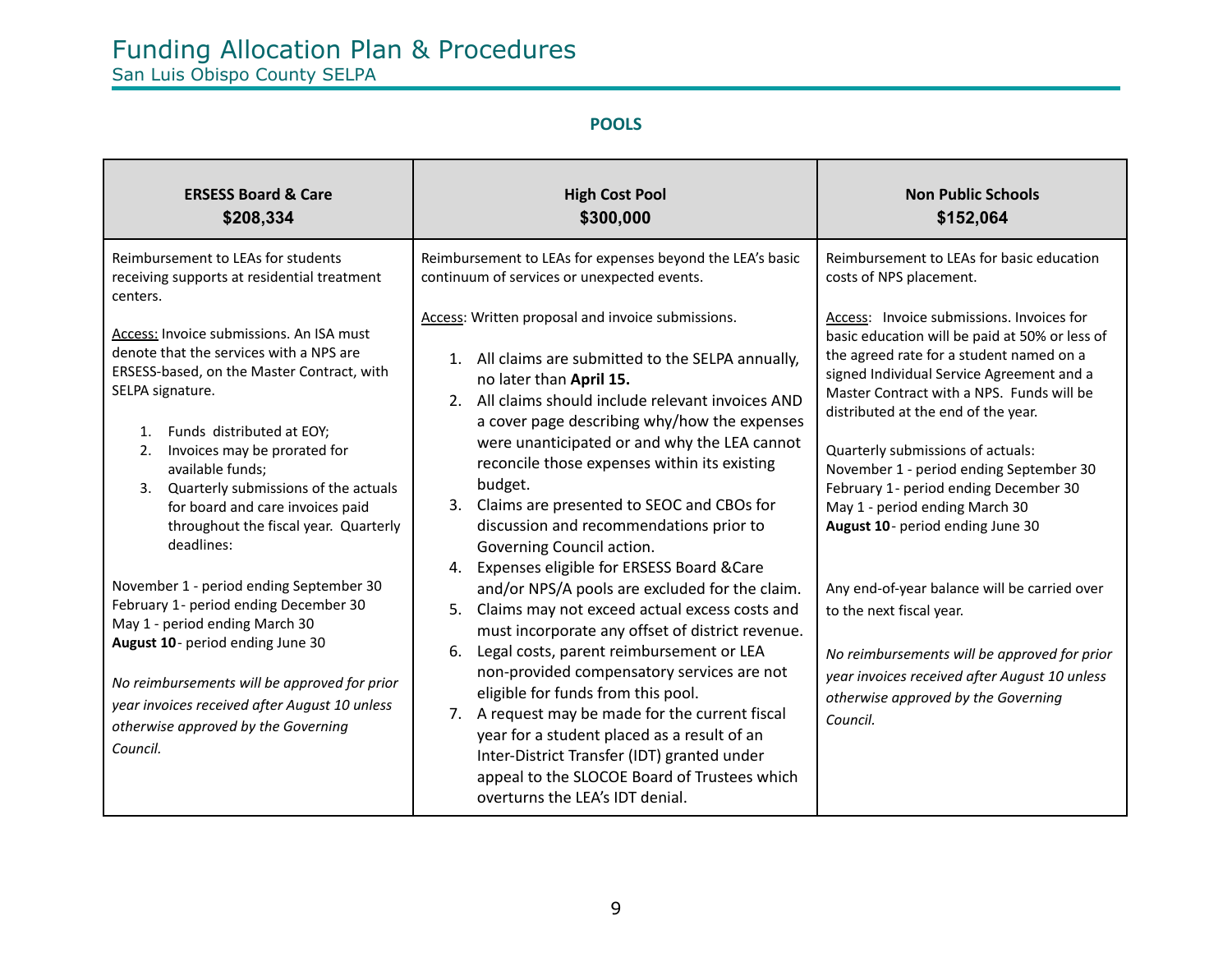# Funding Allocation Plan & Procedures

San Luis Obispo County SELPA

| If the number of claims exceeds the available<br>8.<br>pool amount within one fiscal year, approved<br>claims will be prorated.<br>9. Any LEA claim denied by the Governing Council<br>may be resubmitted by the LEA as a request for<br>a no interest loan from the high cost pool.<br>Terms of the loan will be determined by the<br>Governing Council, based on the request. The<br>Governing Council may agree to provide some<br>funds as a grant while requiring a portion to be<br>repaid.<br>10. Approval of a claim that represents an ongoing<br>expense is required annually. |  |
|------------------------------------------------------------------------------------------------------------------------------------------------------------------------------------------------------------------------------------------------------------------------------------------------------------------------------------------------------------------------------------------------------------------------------------------------------------------------------------------------------------------------------------------------------------------------------------------|--|
| Funds are distributed at the end of the year. When a<br>claim does not meet the criteria of being extraordinary,<br>a proposal may be brought forward for review by the<br>Governing Council for a waiver of the criteria.                                                                                                                                                                                                                                                                                                                                                               |  |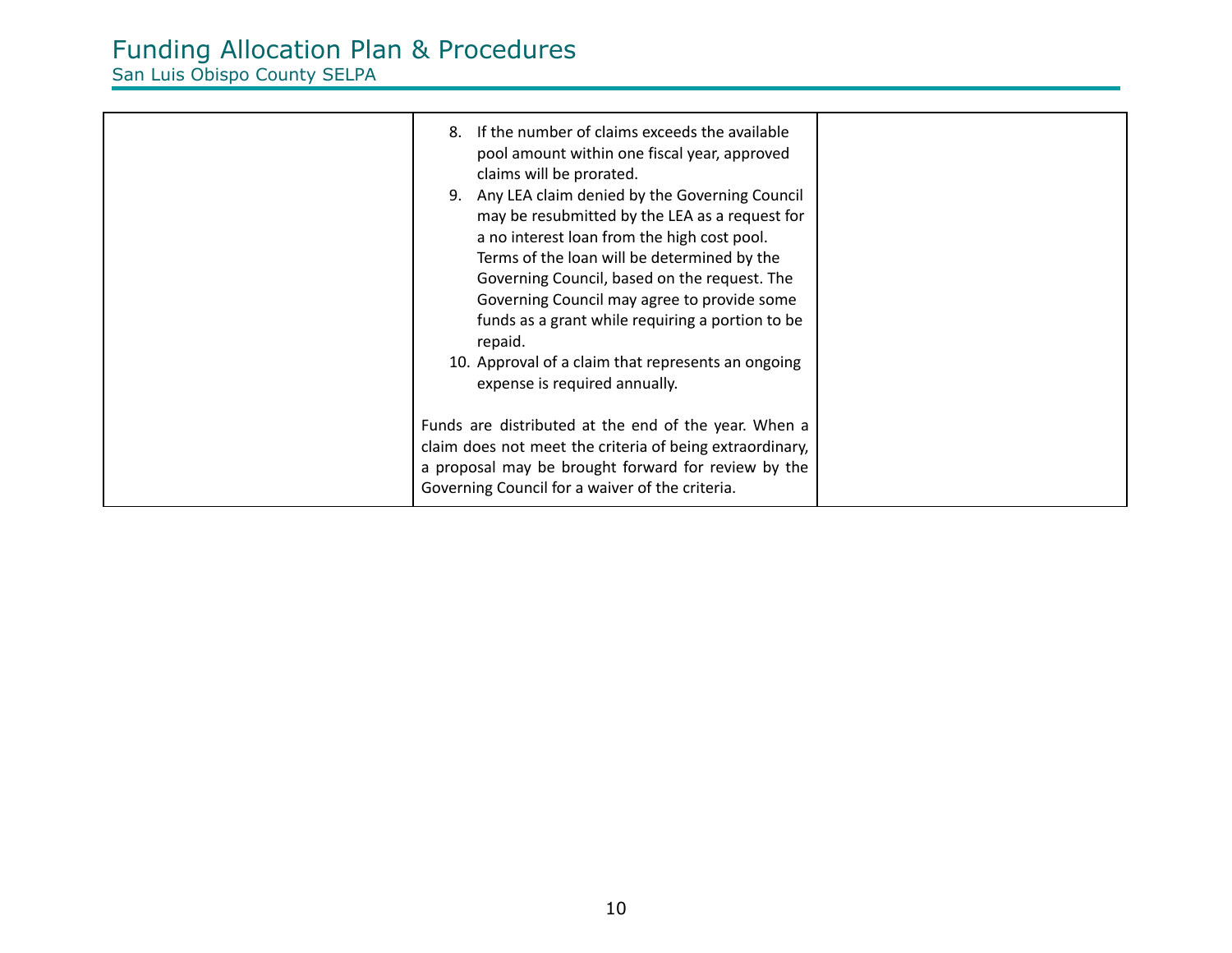## **BLOCK FEES**

#### <span id="page-11-1"></span><span id="page-11-0"></span>**Block Fee for Programs and Services**

Each Provider develops a block fee schedule that delineates the available programs, services and associated fees. Bi-annually, the provider invoices the consumer for services provided based on the Individual Service Agreement (ISA) developed and consented upon.

#### <span id="page-11-2"></span>**Billing for Programs/Classes**

The Provider invoices the Consumer based on student utilization of a Provider according to each student's enrollment generated by the Provider. The Provider will give the Consumer a monthly update of attendance.

The Provider will bill the Consumer based on the following formula:

- 1. A cost per student per year is calculated using the Block Fee Schedule. The per student cost is multiplied by the average annual enrollment per student.
- 2. The Individual Service Agreement (ISA) includes a deduction based on the ADA funding generated from LCFF calculation received by the Regional Provider per student. Student enrollment is charged by dividing total enrollment days by the total number of school days.
- 3. For students whose residence changes during a month, enrollment is charged by dividing total enrollment days by the total number of school days.
- 4. Extended School Year (ESY) expenses shall be invoiced separately as determined by the Individual Service Agreement.
- 5. The individual student totals for a LEA will be summed to provide a total billing for a LEA by the Provider.

A midyear invoice for the current fiscal year costs shall be reported no later than January 31 of the current year. A Final invoice for current year expenses will be provided to Consumers no later than 15 calendar days after the fiscal year concludes (by July 15).

#### <span id="page-11-3"></span>**Billing for Related Services**

Costs for any Related Services will be billed to the District of Special Education Accountability. Contracts for Related Services provided directly to a LEA shall be in place no later than October 31 of the current year or 30 days after a request for services is made to a Regional Program Provider.

- 1. The Program Provider may use the average cost per hour or a proportional share for any specific Related Service provided to determine the costs of such services as specified in the Fee for Service Schedule.
- 2. The Program Provider will determine an average cost of providing those services to all Program Consumers.
- 3. The Program Provider may include provisions for additional charges based on actual costs for individual LEAs, such as travel cost of staff.
- 4. The Program Provider will report estimated costs to the Program Consumer as follows:
	- a. preliminary budget development no later than April 30 for the coming fiscal year
	- b. revised no later than October 31
	- c. final no later than January 31 and cannot exceed 5% of the October 31 estimate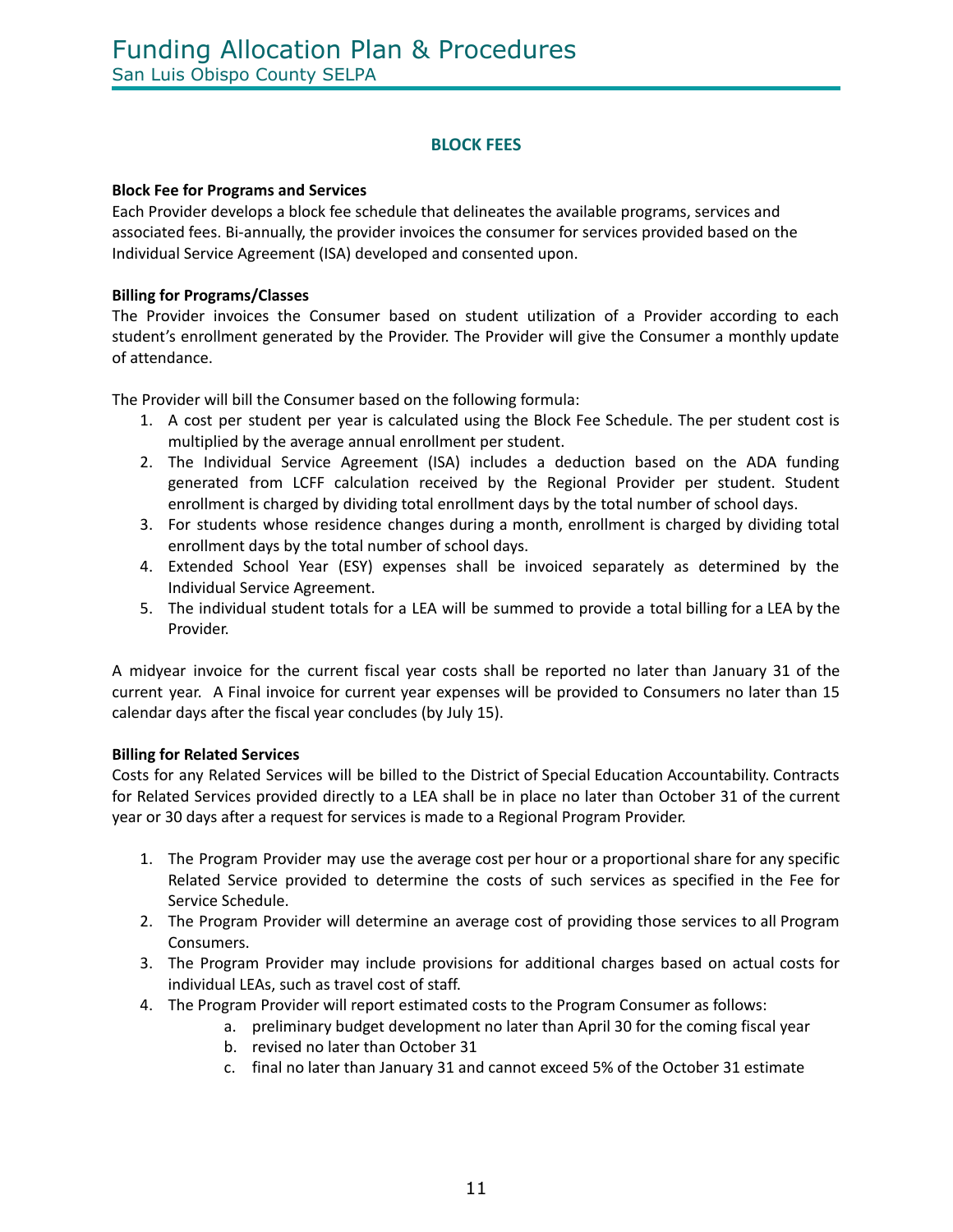- 5. A midyear invoice for the current fiscal year costs shall be reported no later than January 31. A Final invoice will be provided to the Consumer no later than 15 calendar days after the fiscal year concludes (by July 15).
- 6. When SLOCOE is the service provider, SLOCOE will provide a monthly T-sheet of student data for related services by the 15th of each month in arrears.
- 7. When an LEA intends to discontinue all or part of Related Services, the LEA will provide SELPA and the Regional Program Provider a Year and a Day notice.

#### <span id="page-12-0"></span>**Fee Adjustment Limitations**

The October Block Fee Adjustments will not increase more than 5% over the April per pupil projection or no more than 7% over the prior fiscal year per pupil cost. A Consumer shall not receive an increase to the October 31 Block Fee Schedule in excess of 7% per pupil within one fiscal year unless mutually agreed on by the Regional Program Provider and the Consumer.

The SELPA will be comparing April Block Fee projections to the current year October Block Fee actuals to ensure there is not an excess of 7% increase in per pupil costs.

Any Regional Program Provider who exceeds the allowable fee adjustment shall be solely responsible for any additional costs. Should a Block Fee exceed the adjustment limitations, an adjustment cap will be applied to the per pupil cost to ensure that the fee is within the agreed upon guidelines unless both the Regional Provider and Consumer mutually agree otherwise.

The allowable fee adjustment per fiscal year shall be reviewed annually, no later than April 30 of the prior year. When a block fee schedule is not submitted by October 31, the last block fee submitted will apply and be subject to the 7% fee adjustment cap for the current fiscal year.

#### <span id="page-12-1"></span>**Regional Programs/Classes**

Regional classes shall be made available by the LEAs to ensure a full continuum of programs for students with disabilities as specified in Appendix II - Regional Programs.

#### <span id="page-12-2"></span>**Related Services**

Regional Program Providers shall make available to all SELPA LEA members Related Services, according to the adopted Annual Services Plan.

Projected needs for services are based on the policies and procedures discussed under Fees for Service. Regional Program Consumers are required to inform the SELPA and Regional Program Providers, in writing, of a change of services needed no later than February 1 of the year preceding the requested service.

#### <span id="page-12-3"></span>**Billing for Out of County Student Placement within the SLO SELPA**

When a non-resident student is placed in a LEA, the SELPA member LEA will invoice at the same rate as for an intra-SELPA student. The sending and receiving SELPAs will develop an Inter-SELPA agreement further defining the terms of the placement.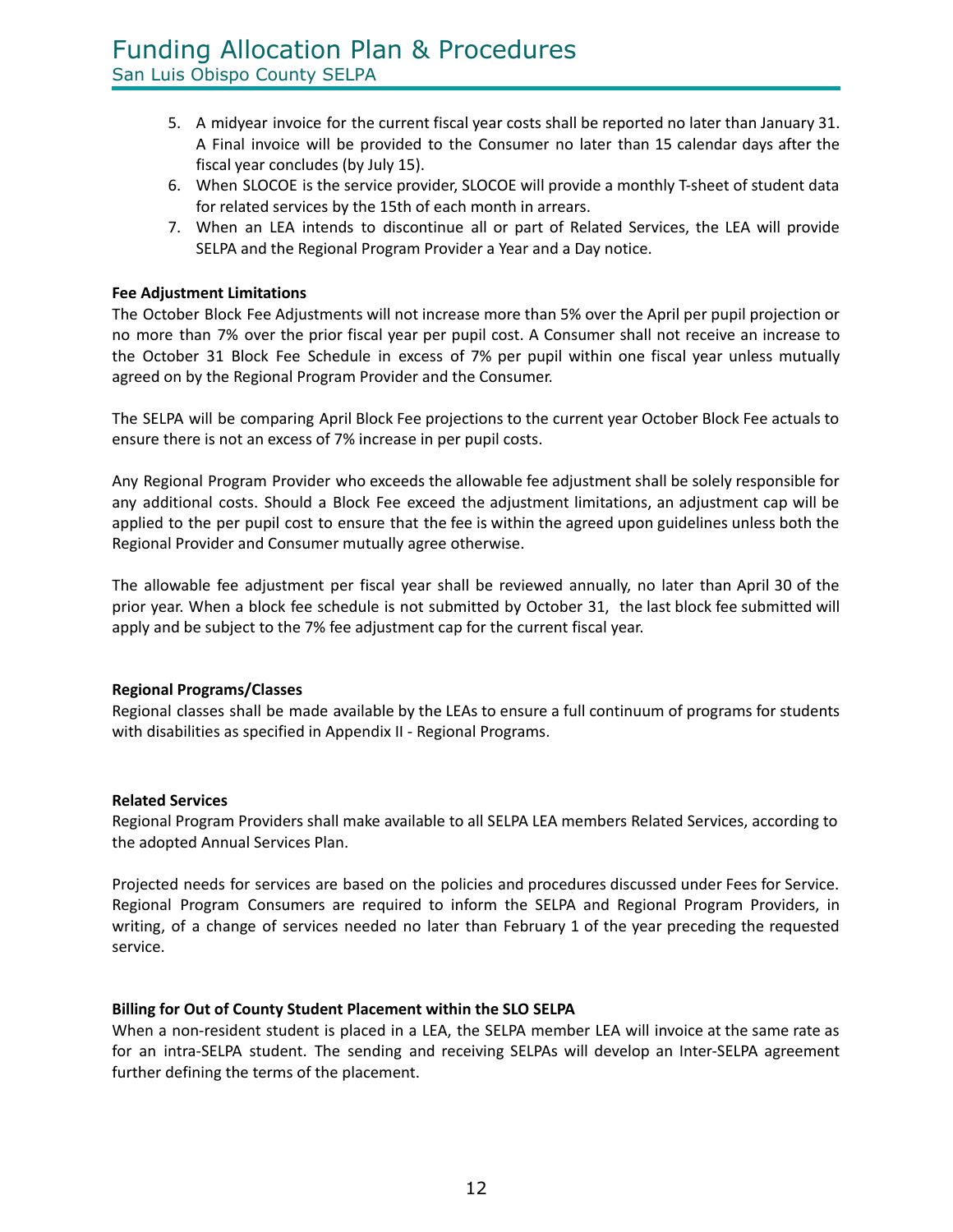#### <span id="page-13-0"></span>**Billing for Foster or Unhoused Youth**

Homeless Youth who receive regional services will be the responsibility of the LEA of residence during the year of identification as homeless. Foster Youth whose residence changes during a month, the LEA in which the student resided in for the largest number of days during the month will be billed for that month.

## **INCURRED LEGAL EXPENSES**

<span id="page-13-1"></span>Legal costs incurred by a Regional Program Provider for preparation, or participation in a state complaint, due process, or court action will be paid according to Local Policy on Litigation, LP 19.7. See the SLO SELPA Litigation Policy for additional guidance.

#### <span id="page-13-2"></span>**Legal Expenses**

The legal expenses associated with due process or a court case concerning students receiving contracted services from a Regional Program Provider will be the responsibility of the District of Special Education Accountability, unless the specific case contains issues related to the Regional Program Provider. See the SLO SELPA Litigation Policy for additional guidance.

#### <span id="page-13-3"></span>**Disputes Involving LEAs**

If a dispute should arise concerning the proposed placement, services to be provided, costs, and/or program exit, the LEAs agree to attempt to resolve the problem(s) through a direct meeting of the special education directors and/or the superintendents of the involved LEAs. The LEAs may request that the SELPA Executive Director facilitate this resolution process. If an issue cannot be resolved between the involved LEAs then resolution will be requested from the SELPA Governing Council.

## **CONTRACTED SPECIAL EDUCATION SERVICES**

#### <span id="page-13-5"></span><span id="page-13-4"></span>**GENERAL**

When a LEA determines that it cannot meet the special education needs of a student(s), the LEA may enter into an agreement to contract for services with another LEA for a non-regionalized class within the SELPA. When a Regional Program Provider operates a classroom identified as a regional classroom or when a LEA operates a class that has been transferred from one regional provider to another, that LEA must offer a contracted service/class.

The following general provisions will govern Regional Program Providers when developing contracts for services:

- 1. The Provider must offer space for any qualified student in a regional class. Appropriateness is determined by the LEA offering regional services utilizing the same guidelines applied to district students.
- 2. An LEA that has transferred a class or service from a Regional Program Provider must allow all students who require such class or services to enroll. If necessary, the LEA must open new classes/classrooms if demand necessitates.
- 3. The Provider will provide services and invoice Consumers.
- 4. The costs of contracted services is determined by the per student average cost in the program operated by the Provider unless otherwise specified in a mutually agreed to Individual Service Agreement.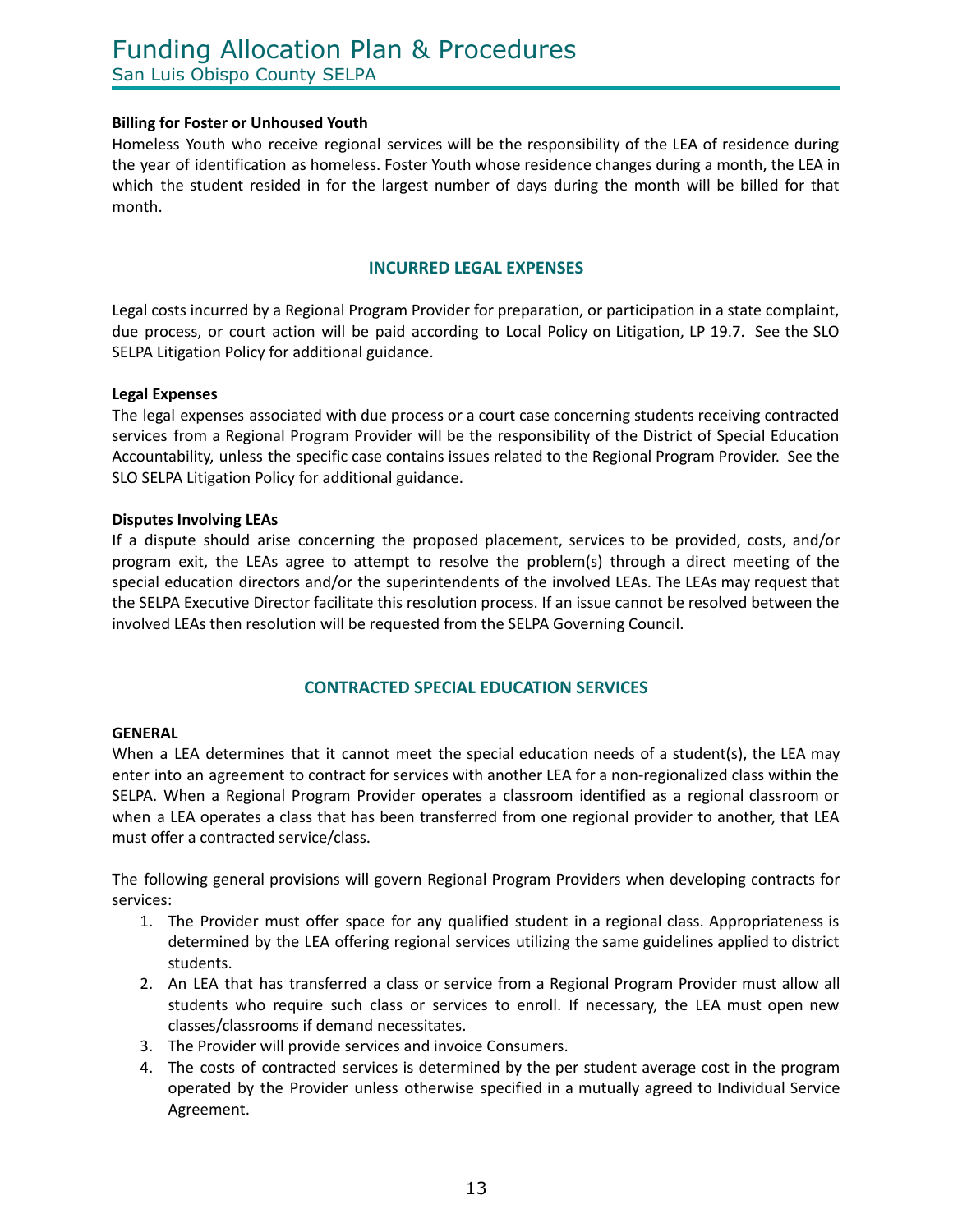- 5. Agreements between Regional Program Providers and an LEA concerning services for a specific student are made based on the parameters established by IEP determined needs. A Provider/Consumer MOU Agreement and an Individual Service Agreement for each student is written after the IEP team establishes that the student will be placed in the program or receive the service(s).
- 6. On-going student Individual Service Agreements shall be completed by the Regional Program Provider and submitted to the Regional Program Consumer no later than October 31 of the current year, or 30 days after enrollment.

#### <span id="page-14-0"></span>**Billing for Contracted Services - Students**

An IEP team may place a student outside that student's LEA of residence by agreement of the receiving Regional Program Provider. The contracting Provider shall charge the LEA of residence based on the Provider's fee for service block unless otherwise specified in a mutually agreed to Individual Service Agreement or MOU.

#### <span id="page-14-1"></span>**Billing for Contracted Services**

LEAs that contract with Regional Program Providers to provide specific special education services will use the principles described in this document. All Regional Program Providers will follow the same timeline for yearly costs estimates.

#### <span id="page-14-2"></span>**Student Specific Additional Costs**

Additional costs beyond the agreed to formula or contract, dictated by the student's IEP are paid by the District of Special Education Accountability based on specific student needs unless otherwise specified in a mutually agreed to Individual Service Agreement or MOU.

#### <span id="page-14-3"></span>**Transportation Costs**

The District of Special Education Accountability will pay transportation costs. Transportation is based on the specific needs as defined by the IEP team for transportation of the individual student and not exceed that of students with similar transportation needs. The individual costs will be determined at the time an Individual Service Agreement is reached.

#### <span id="page-14-4"></span>**Student Discipline**

If a student is expelled, or the LEA of attendance suspends the expulsion, responsibility for educational services resides with the District of Special Education Accountability. All costs associated with educational placement of a student after an expulsion, or suspended expulsion, are the responsibility of the District of Special Education Accountability.

#### **OPERATIONAL RESPONSIBILITIES OF SELPA MEMBERS**

#### <span id="page-14-6"></span><span id="page-14-5"></span>**Charter Schools**

Charter schools who become SELPA member LEAs have the same responsibilities and benefits as any SELPA member. Charter SELPA members are fully responsible for directly providing or contracting for all services. A member Charter School may use an LEA regional classroom by complying with the funding requirements in this document.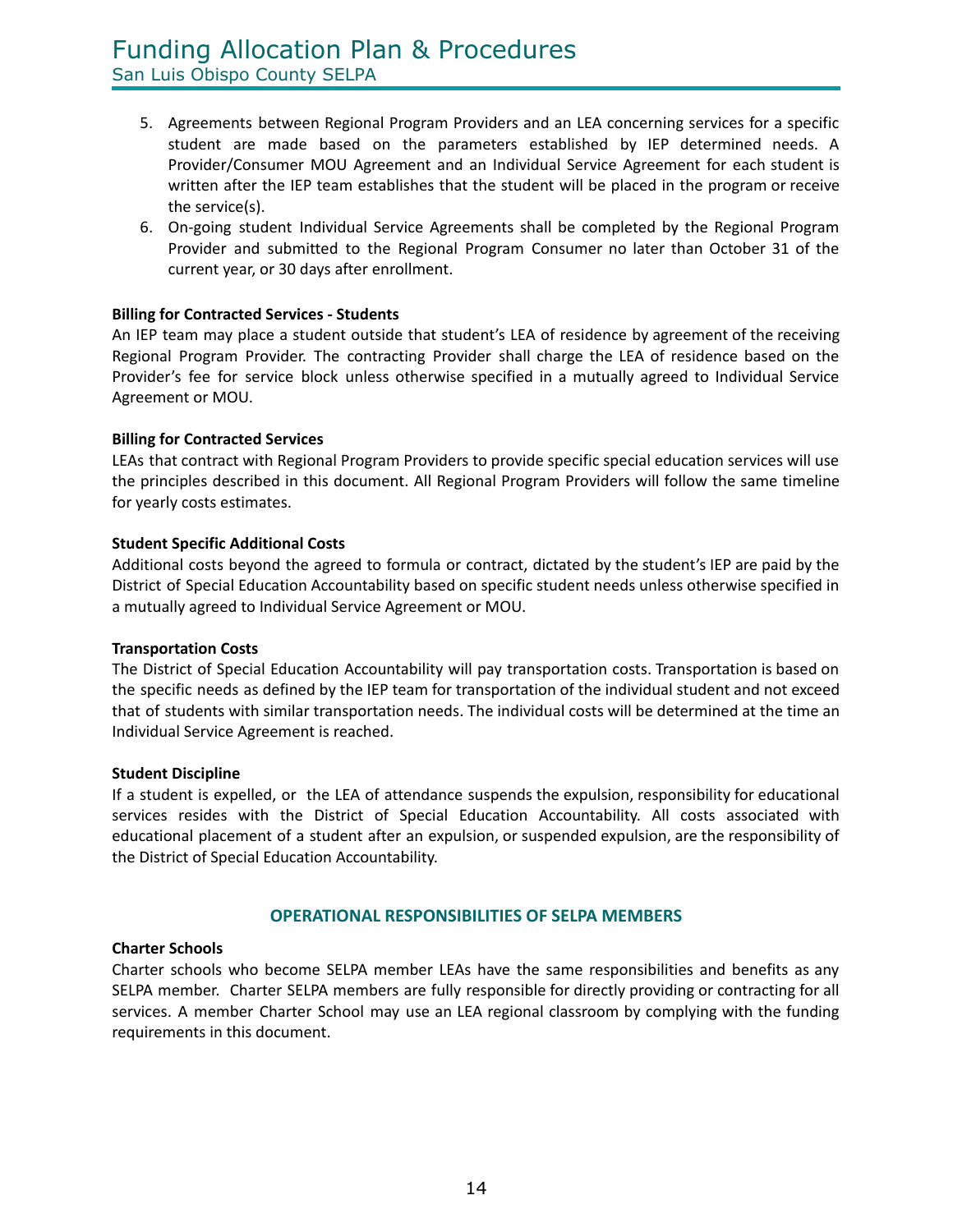#### <span id="page-15-0"></span>**Custodial/Maintenance**

The Regional Program Provider will reimburse an LEA for custodial and maintenance based on the current rate per square foot of instructional space. This amount will be adjusted by statutory COLA on a yearly basis. These expenses are factored into the LEA's costs and may subsequently be charged to a program. An LEA may decide to provide custodial/maintenance for any classroom they operate.

#### <span id="page-15-1"></span>**Housing a Regional Class**

In the event the SLOCOE is requested to operate a program, member LEAs will provide a classroom, or space, on a district campus. The Regional Program Provider will reimburse an LEA for housing based on the current rate per square foot of instructional space provided for the class. This amount will be adjusted by statutory COLA on a yearly basis. The expenses are factored into the regional costs for providing services.

### <span id="page-15-2"></span>**Utilities**

A Regional Program Provider will reimburse an LEA for utility usage based on the current rate per square foot of instructional space. This amount will be adjusted by statutory COLA on a yearly basis. These expenses are factored into the LEA's costs and may subsequently be charged to a program.

### <span id="page-15-3"></span>**California Children's Services**

Facility Agreements shall remain current between the facility host LEA and CCS with annual renewals. Per the Facility Agreement, facility requests will be discussed by SELPA Governing Council as brought forth by the hosting LEA of the Medical Therapy Unit for approval. All approved costs up to \$15,000 will be covered through the SELPA High Cost Pool. Costs in excess of \$15,000 will be discussed for reimbursement by CBOs with final approval by the Governing Council.

Types of requests include;

- Maintenance: Maintenance and/or repairs specific to the space that CCS is occupying. Excludes major building repairs that are related to building ownership.
- Renovations/Enhancement: upgrades based on CCS request.

#### <span id="page-15-4"></span>**Management Information System**

All SELPA members are responsible for expenses related to collection and reporting of special education data related to their students. The SELPA shall provide annual contracts for such services to those LEAs requesting MIS services from the SELPA. An LEA is not restricted from contracting with a Regional Program Provider for MIS services for students not participating in regional programs.

## **REPORTING REQUIREMENTS**

<span id="page-15-5"></span>The SELPA and the member LEAs shall follow all Federal, State and local reporting requirements. Reports must be submitted in their entirety and within the timeline to the SELPA for approval and in a format or on forms prescribed by the SELPA. The reports shall be maintained and made available by the member LEA for public review. The SELPA will conduct a detailed fiscal review of those documents for technical accuracy and reasonableness, and will provide the final report to the appropriate agency. These reports include, but are not limited to, the Maintenance of Effort and Excess Cost Reports. The SELPA is required to take action against those LEAs who do not meet Maintenance of Effort requirements as outlined in the Local Plan. See Appendix III for timelines.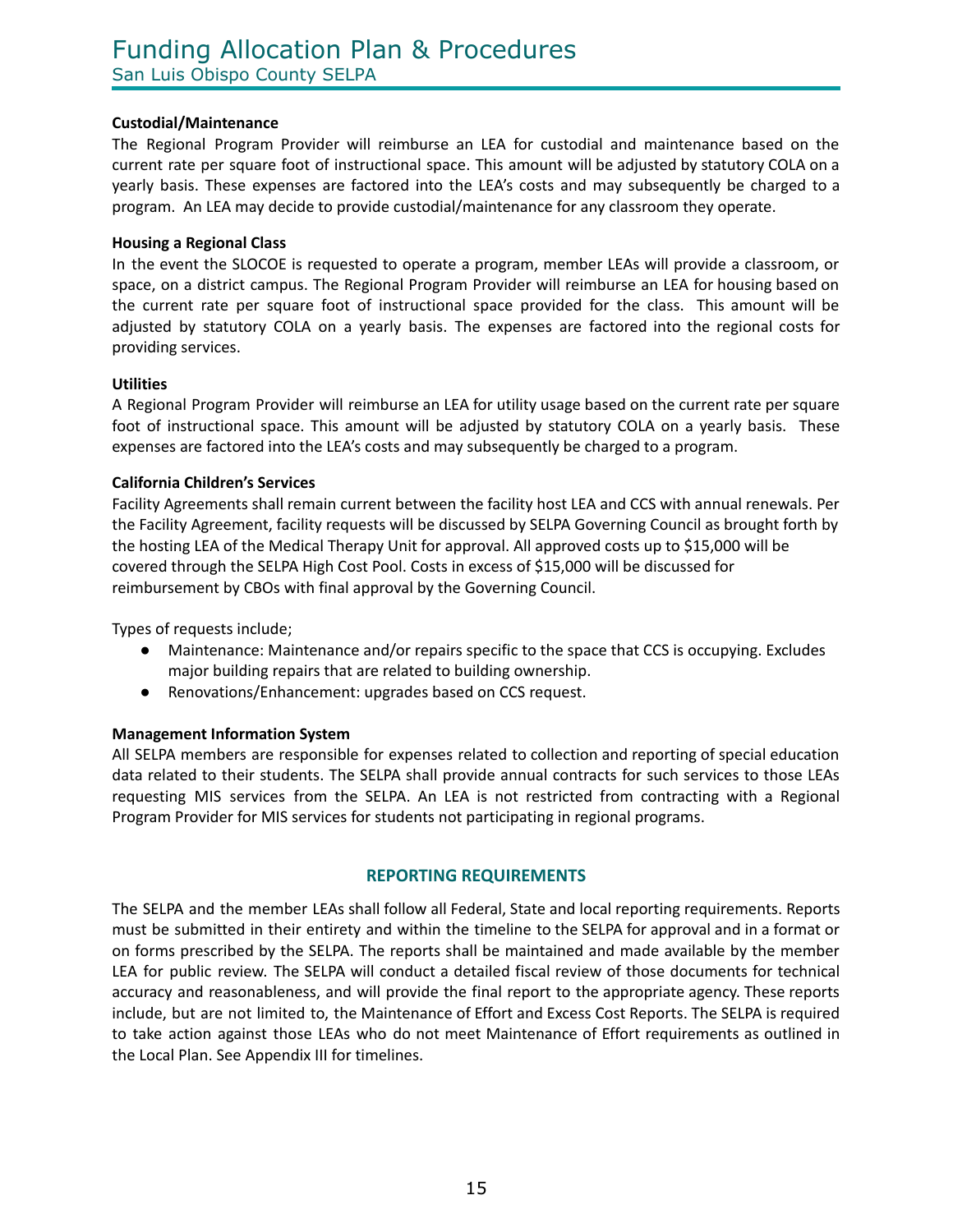### **SELPA ALLOCATION PLAN REVIEW**

<span id="page-16-0"></span>The Governance Council's approval of the Funding Allocation Plan constitutes agreement that the member LEAs will follow the provisions of the plan. The funding plan is edited annually and fully reviewed every three years by a subcommittee established by the SELPA Governing Council. This plan may be adjusted or revised at any time by a majority vote of the Governing Council. This plan is in effect until it is modified or revised by the SELPA's Governing Council.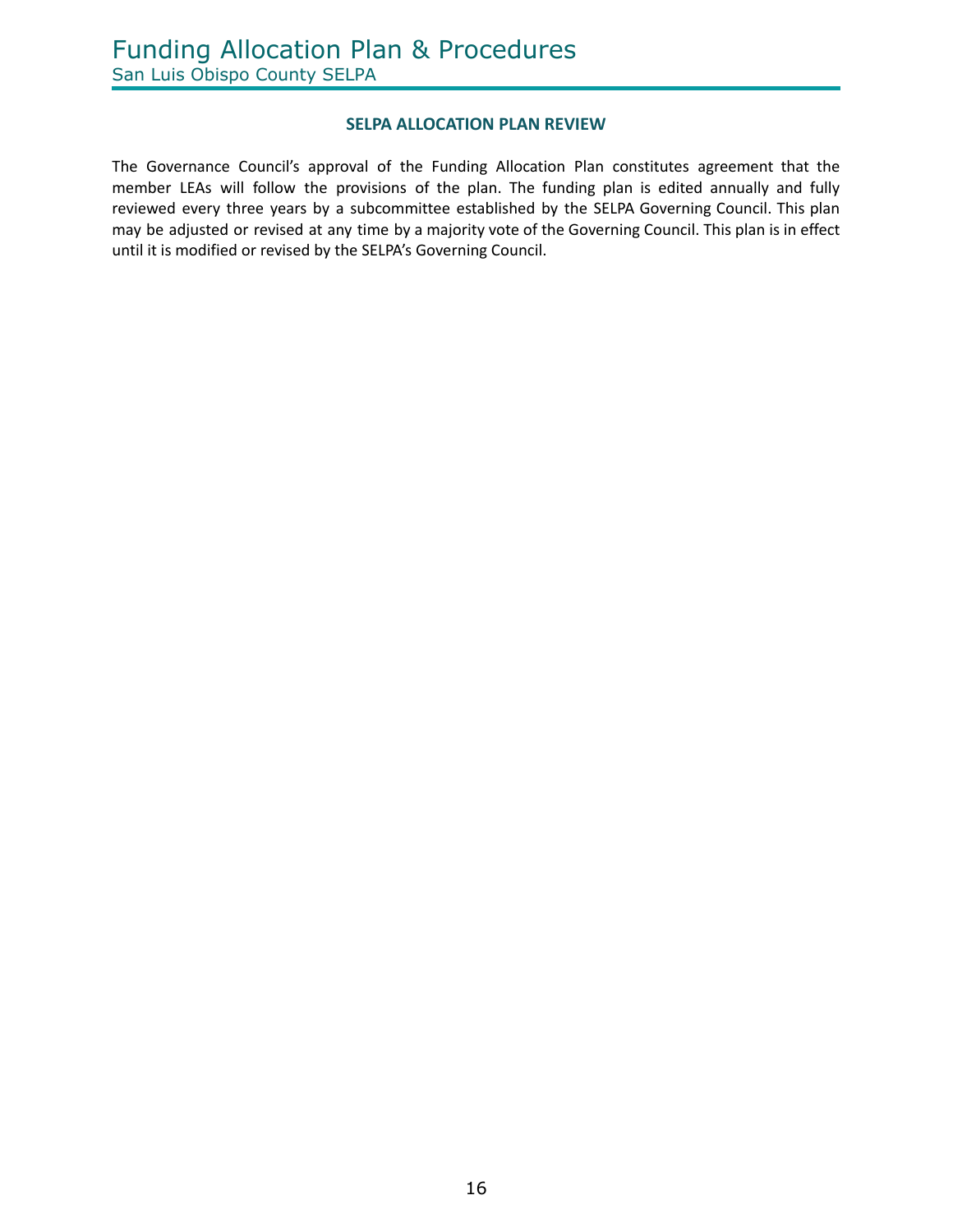(This page was intentionally left blank.)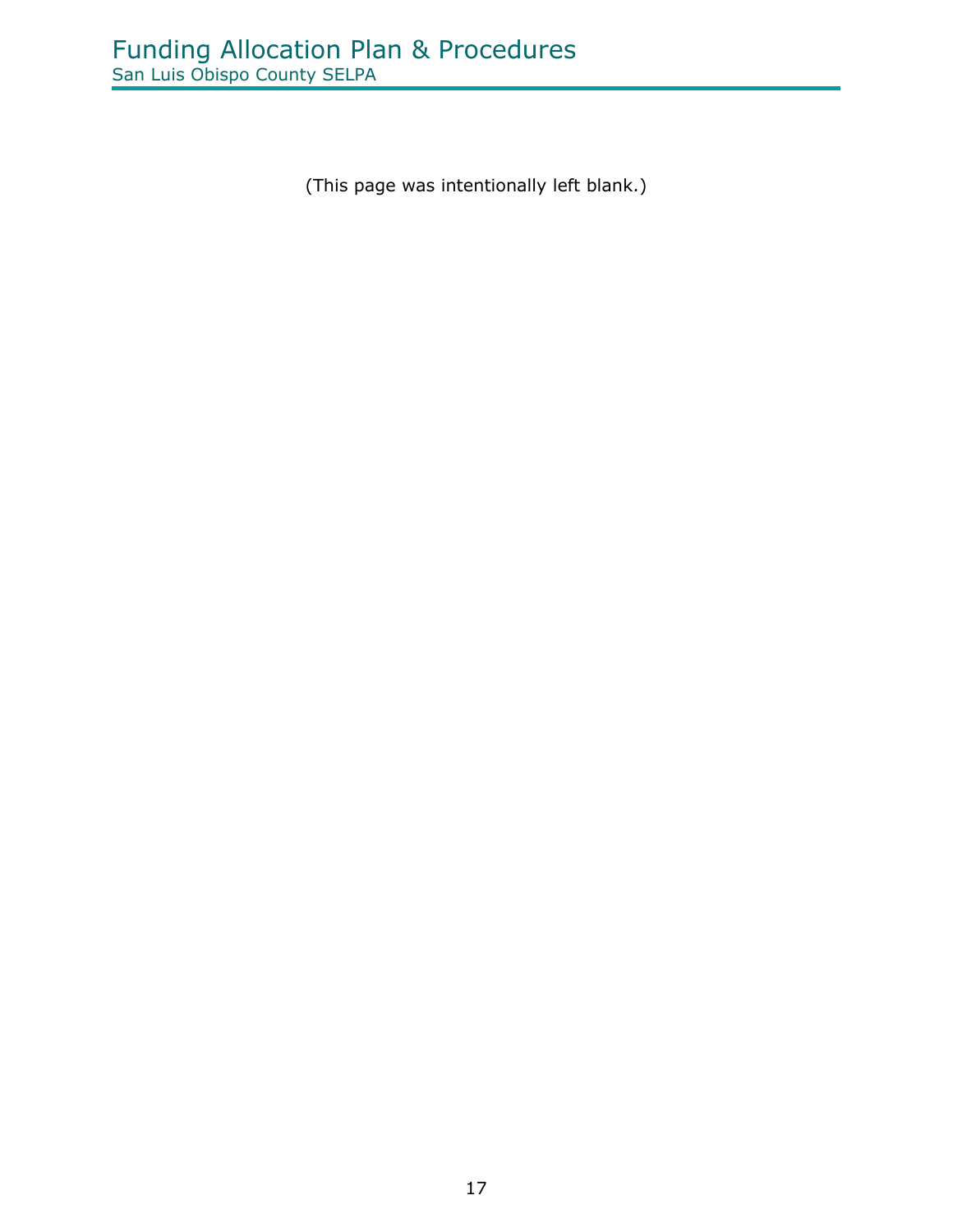# **APPENDIX I - Definitions**

<span id="page-18-0"></span>For the purpose of this agreement the following definitions will be used:

- 1. Block Fee Schedule: The method of determining costs for classrooms. It is based on a basic "Fee for Service" developed by each Regional Program Provider.
- 2. Contracted Programs: Services provided by a Regional Program Provider which serves students with IEPs from other LEAs.
- 3. Cost of Living Adjustment (COLA): Actual amount funded by the State.
- 4. Contracted Services/Classrooms: Those provided by a Regional Program Provider. Regional Program Providers are required to continue operation of these classrooms by providing services to other LEAs within the SELPA if the class is considered a regional class under the funding model or if the LEA has transferred a classroom from the COE. LEAs may provide contracted programs and services other than those noted at their discretion which may not be considered regional programs and services.
- 5. Direct Allocation Any allocation set aside for specific expenses prior to distributing funds to the LEAs. This is used interchangeably with "off the top."
- 6. Educational Placing Agency: Any agency including a LEA from outside of the SELPA that is financially responsible for the educational placement of a student within the SELPA.
- 7. Educationally Related Social Emotional Supports and Services (ERSESS): San Luis Obispo SELPA's local term for Educationally Related Mental Health Services (ERMHS). These are the mental health services necessary for a student with a disability to benefit from a special education program.
- 8. Large School LEA: A LEA with enrollment of more than 1,000 ADA. Atascadero USD, Lucia Mar USD, Paso Robles JUSD, San Luis Coastal USD, and Templeton USD are considered the large LEAs.
- 9. Local Administration Regulation (LAR): Refers to the rules for operation laid out in the Local Plan.
- 10. Off the Top: Any allocation set aside for specific expenses prior to distributing funds to the LEAs. This is used interchangeably with "direct allocation."
- 11. Regional Program Consumer: An LEA seeking regional programs and services provided by a Regional Program Provider.
- 12. Regional Program Provider: An LEA that provides programs and services on a regional basis and is available for appropriate students within the region of the SELPA.
- 13. Related Services: Supportive services required to assist a student with disabilities to benefit from special education. Examples: Speech, Occupational Therapy, and Health and Nursing Services.
- 14. SELPA or SELPA-wide: All of member LEAs operating under the policies of the Local Plan.
- 15. SELPA Office or SELPA Administration: The SELPA Executive Director and staff.
- 16. Small School LEA: A LEA with enrollment of less than 1,000 ADA. Almond Acres Charter Academy, Bellevue-Santa Fe Charter School, Cayucos, Coast, Pleasant Valley, San Luis Obispo County Office of Education, San Miguel, and Shandon are considered the small LEAs.
- 17. State Formula: The manner that state funds were allocated to the SELPA. For example: by ADA, CBEDS, Bed Count, etc.
- 18. Systematic Transfer: A program transfer done by withdrawing students from a regional program with the intent of starting a similar or identical program which may or may not be regionalized. The LEA withdrawing students has not given a Year and A Day Notice as defined below which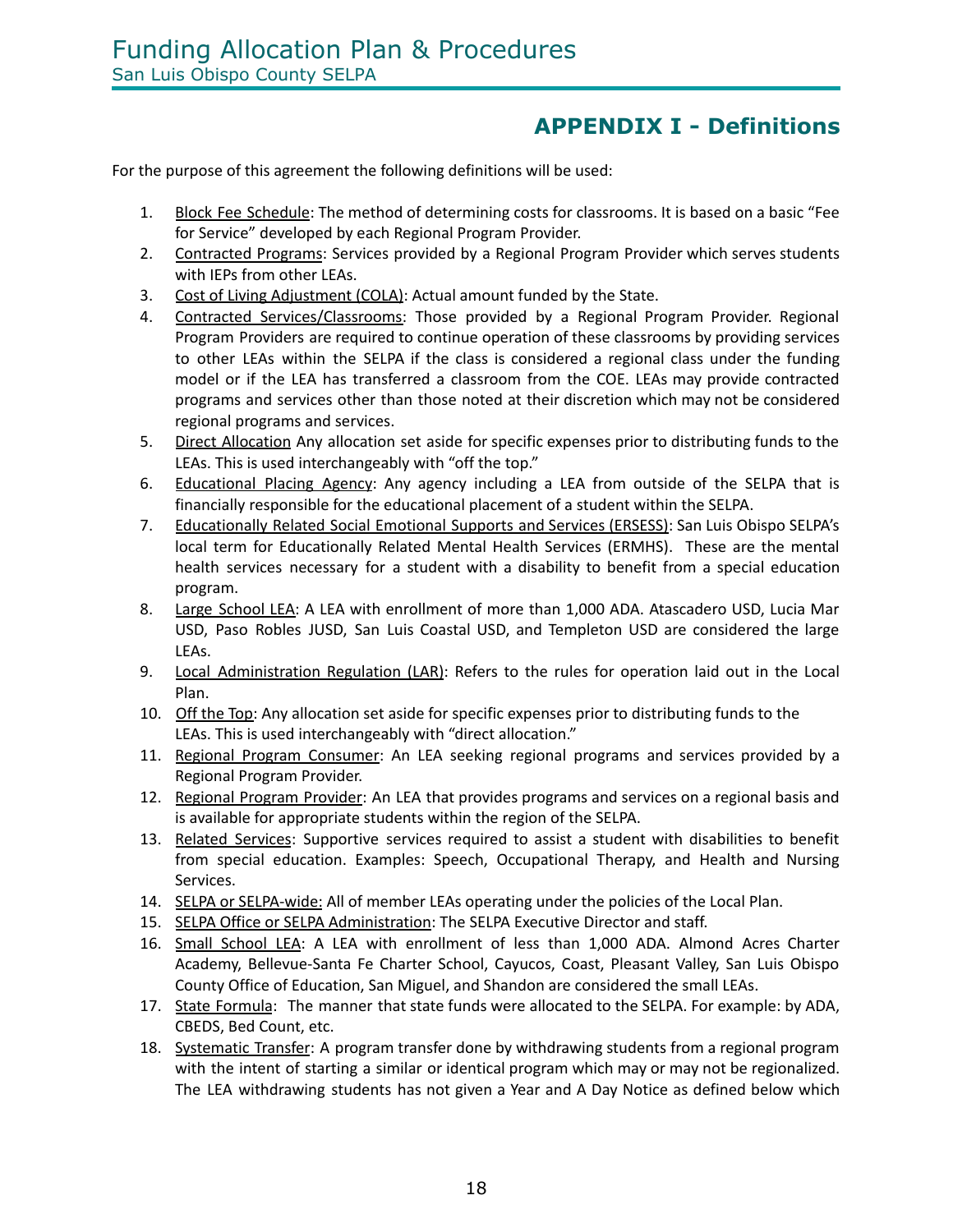results in a fiscal impact to other Regional Program Consumers. The Governing Council shall review any allegation of Systematic Transfer and make the final determination as to a resolution or action required.

- 19. SELPA Approval Process: The systematic planned review and recommendations of SEOC and CBOs (as appropriate) and the subsequent decision and action of the Governing Council.
- 20. Year and A Day Notice: Refers to 366 days regardless of time of year program transfer notice is given. Year and A Day Notice refers to a June 30<sup>th</sup> statutory notification unless otherwise agreed by the Regional Program Provider and Regional Program Consumer.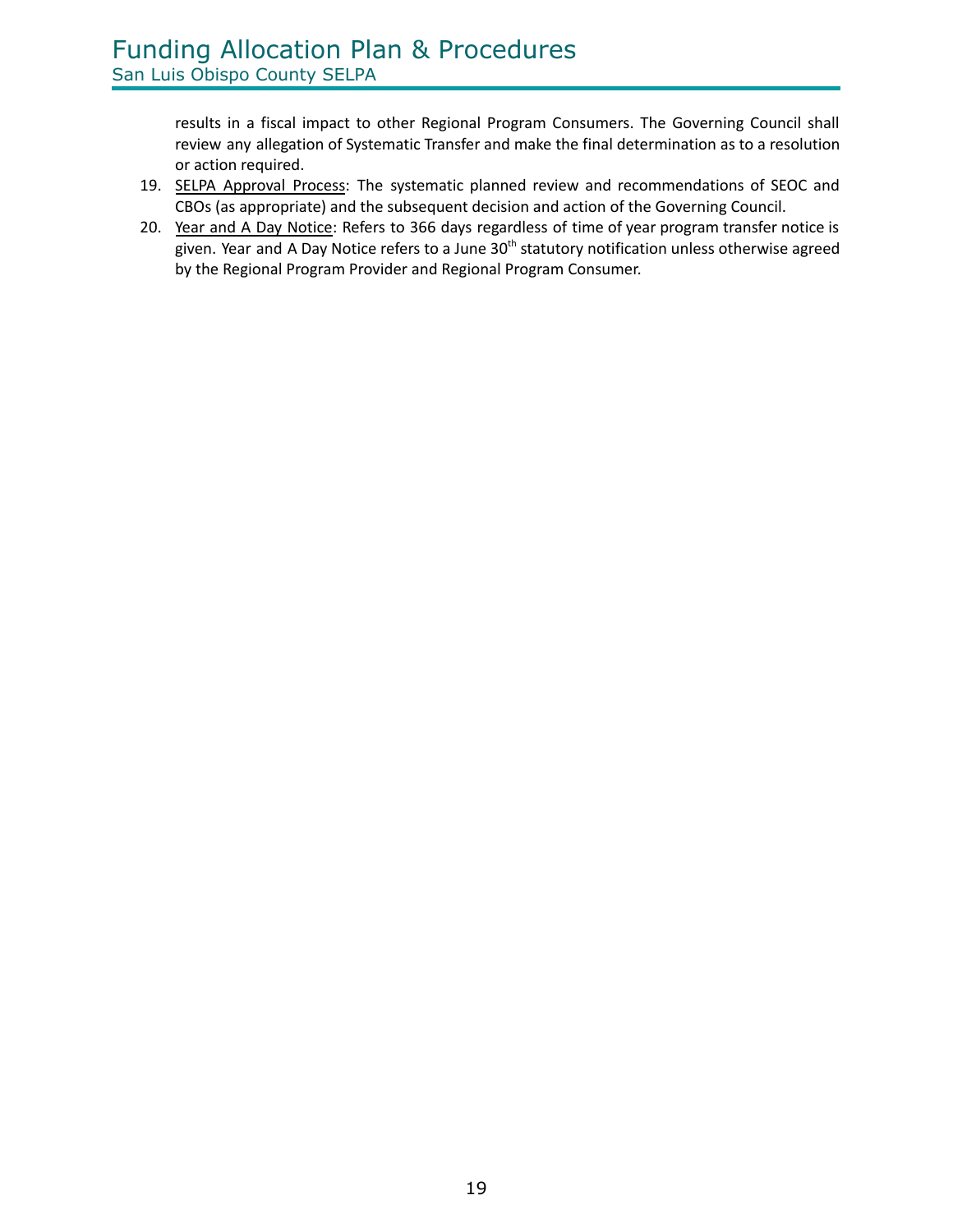# **APPENDIX II - Regional Programs & Contracted Related Services**

#### <span id="page-20-0"></span>**Available Regional Programs**

|                                                | <b>AUSD</b> | <b>COE</b> | <b>LMUSD</b> | <b>PRJUSD</b> | <b>SLCUSD</b> |
|------------------------------------------------|-------------|------------|--------------|---------------|---------------|
| More Intensive – Preschool                     | 2           |            | 3            | 2             | $\mathbf{1}$  |
|                                                | $K-2(1)$    |            |              | $K-2(1)$      | $K-2(1)$      |
| More Intensive – Elementary                    | $2-5(1)$    |            | $K-7(1)$     | $3-5(1)$      | $2-6(1)$      |
| More Intensive – Middle School                 | 2           |            | $5-8(1)$     | 1             | $7-8(1)$      |
| More Intensive - High School                   | 1           |            | 2            | 1             | 1             |
| More Intensive - Post Secondary                | 1           |            | 3            | 1             | 1             |
| Therapeutic Learning Class - Elementary        | 1           |            | 1            |               | 1             |
| Therapeutic Learning Class - Middle            |             |            |              | 1             | 1             |
| Therapeutic Learning Class - High School       | 1           |            | 1            | 1             | 1             |
| Medically Fragile - Pre K - Adult              | 1           |            | 1            | 1             | 1             |
| Deaf or Hard of Hearing - Preschool/Elementary |             | 1          |              |               |               |
| Deaf or Hard of Hearing - Middle               |             | 1          |              |               |               |
| Intensive $TLC - 2-8$                          |             | 1          |              |               |               |
| Intensive $TLC - 7-12$                         |             | 1          |              |               |               |
| County Jail                                    |             | X          |              |               |               |
| Home/Hospital                                  |             | X          |              |               |               |
| <b>Contracted Related Services</b>             | x           | x          | x            | x             | x             |

## **Related Services may include, but are not limited to the following:**

| Code | <b>Related Service</b>                | Code | <b>Related Service</b>                            |
|------|---------------------------------------|------|---------------------------------------------------|
| 415  | Language and Speech                   | 545  | <b>Residential Treatment Center</b>               |
| 425  | <b>Adapted Physical Education</b>     | 610  | Specialized Services for Low Incidence            |
|      | Health and Nursing -                  |      |                                                   |
| 435  | Specialized Physical Health Care      | 710  | Specialized Services for Deaf and Hard of Hearing |
|      | Health and Nursing -                  |      |                                                   |
| 436  | <b>Other Services</b>                 | 715  | <b>Interpreter Services</b>                       |
| 445  | <b>Assistive Technology Services</b>  | 720  | <b>Audiological Services</b>                      |
| 450  | <b>Occupational Therapy</b>           | 725  | <b>Specialized Vision Services</b>                |
| 460  | Physical Therapy                      | 730  | <b>Orientation and Mobility</b>                   |
| 510  | Individual Counseling                 | 735  | <b>Braille Transcription</b>                      |
| 515  | <b>Counseling and Guidance</b>        | 740  | Specialized Orthopedic Services                   |
| 520  | <b>Parent Counseling</b>              | 755  | <b>Transcription Services</b>                     |
| 525  | Social Work Services                  | 760  | Recreation Services (therapeutic recreation)      |
| 530  | <b>Psychological Services</b>         | 800  | <b>Transition Services</b>                        |
| 535  | <b>Behavior Intervention Services</b> | 900  | Service Plans                                     |